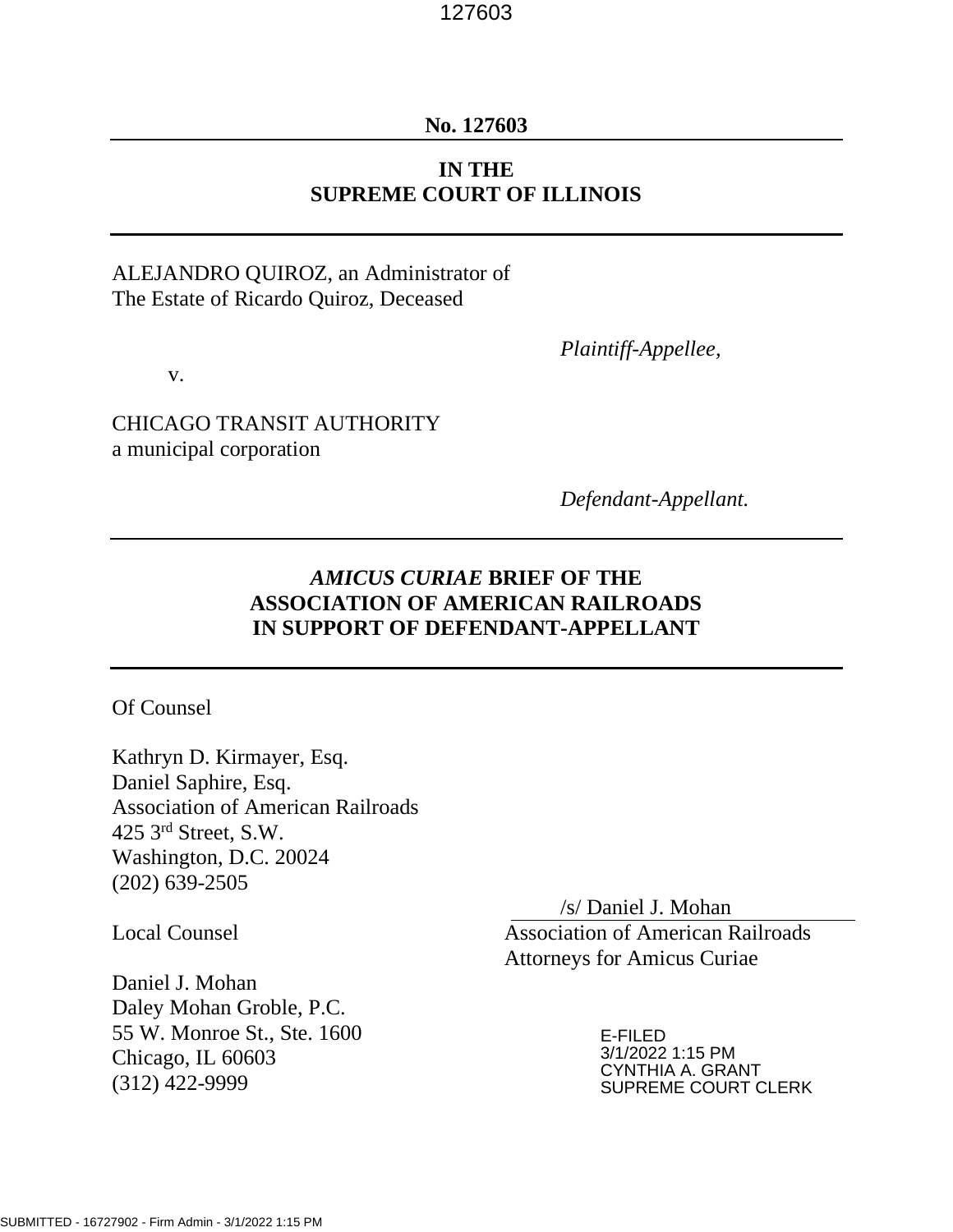# **POINTS AND AUTHORITIES**

| Choate v. Ind. Harbor Belt R.R., 2012 IL 112948 2, 3, 5, 6, 7, 8, 9, 11, 12, 13,<br>15, 22 |
|--------------------------------------------------------------------------------------------|
| Bucheleres v. Chicago Park Dist., 171 Ill. 2d 435 (1996) 2, 10, 11, 12                     |
|                                                                                            |
| McKinney v. Hartz & Restle Realtors, Inc., 510 N.E.2d 386,                                 |
| Nixon v. Norfolk Southern Corp., 2007 U.S. Dist. LEXIS 86112,                              |
| Foshee v. Consolidated Rail Corp., 661 F. Supp. 350 (D.D.C. 1987),                         |
|                                                                                            |
| Henderson v. Term. R.R. Ass'n of St. Louis, 659 S.W.2d 227                                 |
|                                                                                            |
|                                                                                            |
| I.<br><b>Illinois' Extensive Freight and Passenger Rail Operations All</b>                 |
|                                                                                            |
|                                                                                            |
| www.aar.org/wp-content/uploads/2021/02/                                                    |
| McDonald v. Northeast Ill. Reg. Comm. R.R., 2013 IL App (1st) 102766-B 6                   |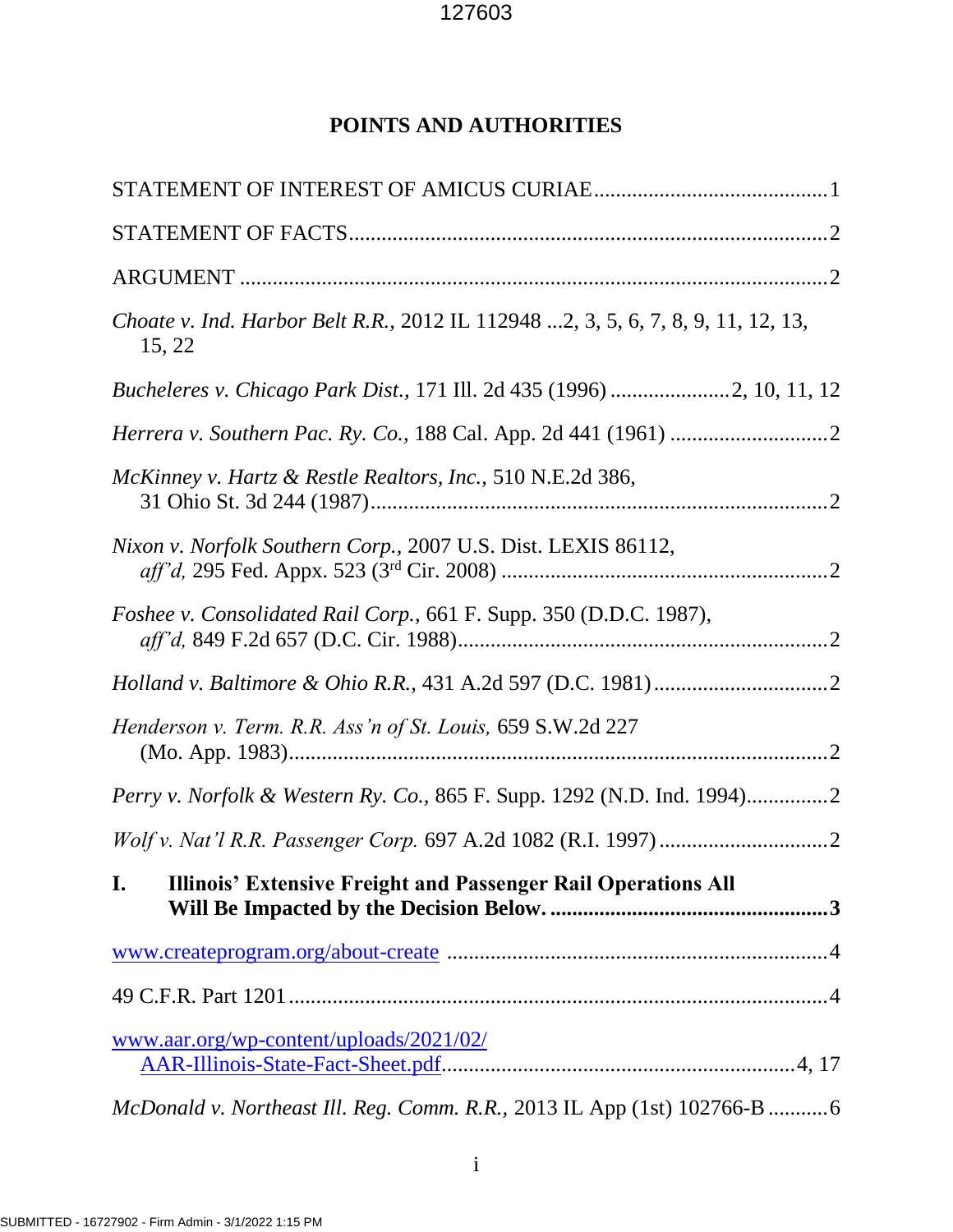| Jeung-Hee Park v. Northeast Ill. Reg. Comm. R.R.,                                                                                       |
|-----------------------------------------------------------------------------------------------------------------------------------------|
| The Trial Court Correctly Held that Railroads Have No Duty<br>II.<br>to Look Out for and Protect Trespassers from Moving Trains.  6     |
|                                                                                                                                         |
|                                                                                                                                         |
|                                                                                                                                         |
|                                                                                                                                         |
| Deibert v. Bauer Bros. Constr. Co., 141 Ill. 2d 430 (1990) 10, 11                                                                       |
| American Nat'l Bank & Trust Co. v. Nat'l Advertising Co.,                                                                               |
| The Ruling Below Would Ultimately Impose an Unwarranted<br>III.<br>and Costly Duty on Illinois Railroads That is Contrary to            |
|                                                                                                                                         |
| $\mathbf{A}$ .<br>This Court must consider the burden a duty to look out for<br>and protect trespassers from moving trains would impose |
|                                                                                                                                         |
|                                                                                                                                         |
|                                                                                                                                         |
| Kirk v. Michael Reese Hospital & Med. Cent., 117 Ill. 2d 507 (1987)12                                                                   |
|                                                                                                                                         |
| Jones v. Chicago Transit Authority, 206 Ill. App. 3d 735 (1 <sup>st</sup> Dist. 1990) 12                                                |
| Serritos v. Chicago Transit Authority, 153 Ill. App. 3d 265 (1 <sup>st</sup> Dist. 1987)13                                              |
|                                                                                                                                         |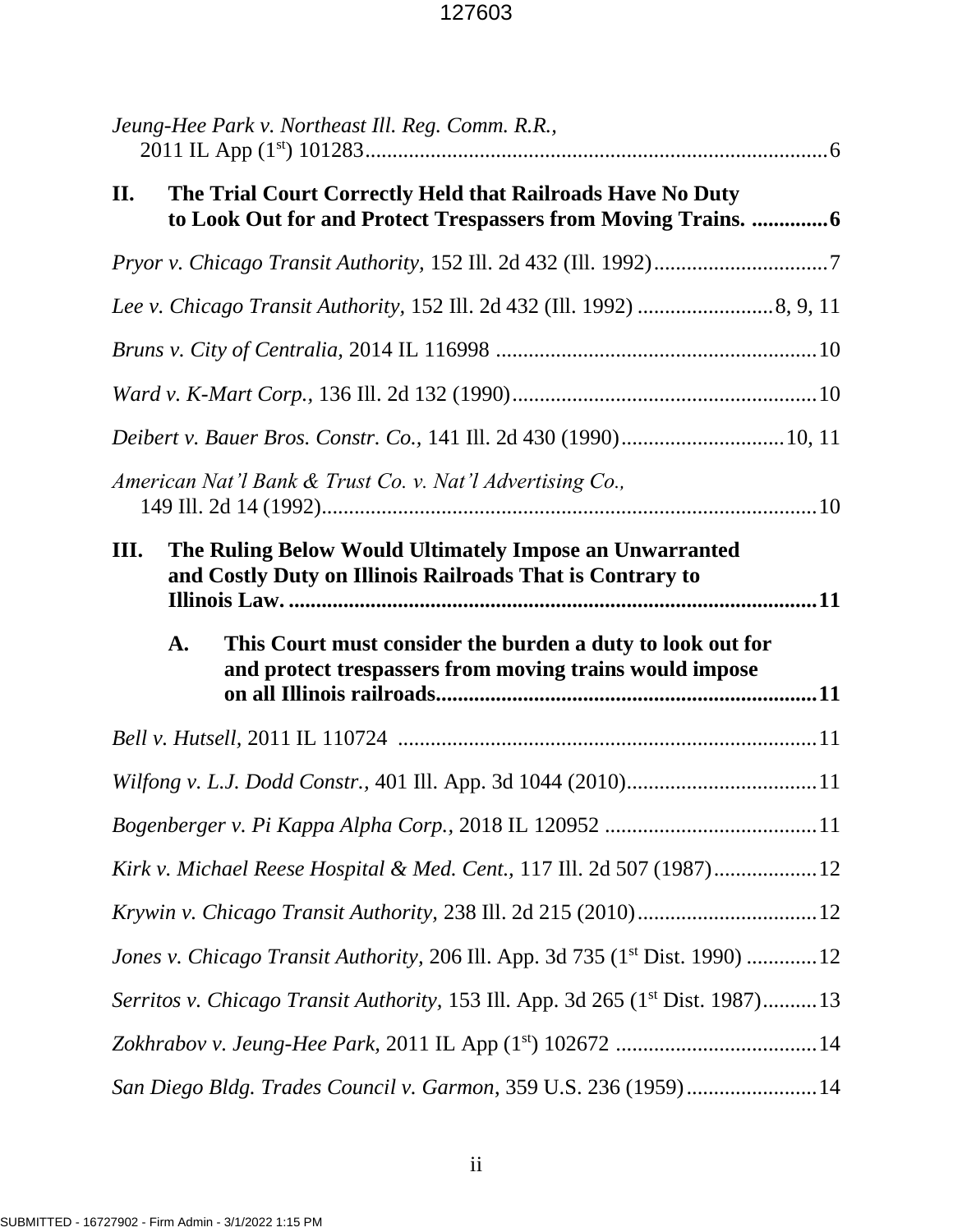| <b>B.</b> | Imposing a duty on railroads to look out for and protect<br>trespassers from moving trains would create significant     |  |
|-----------|-------------------------------------------------------------------------------------------------------------------------|--|
|           |                                                                                                                         |  |
|           | Federal Railroad Administration, Use of Locomotive Horns at<br>Highway-Rail Grade Crossings, 65 Fed. Reg. 2230 (2000)17 |  |
|           | Andrews v. Metro North Comm. R.R., 882 F.2d 705, 710 (2d Cir. 1989)17                                                   |  |
|           | Federal Railroad Administration, Emergency Order No. 15,                                                                |  |
|           |                                                                                                                         |  |
|           | Anderson v. Chicago Transit Authority, 2019 IL App (1st) 18156419                                                       |  |
|           | Smartwood's Guardian v. Louisville & Nashville R.R., 129 Ky. 247,                                                       |  |
|           | Underwood v. Western & A. R.R., 105 Ga. 48, 31 S.E. 123 (1898)21                                                        |  |
|           |                                                                                                                         |  |
|           | Catlett v. St. Louis, I.M. & S. Ry. Co., 57 Ark. 461, 21 SW 1062 (1893)21                                               |  |
|           |                                                                                                                         |  |
|           |                                                                                                                         |  |
|           |                                                                                                                         |  |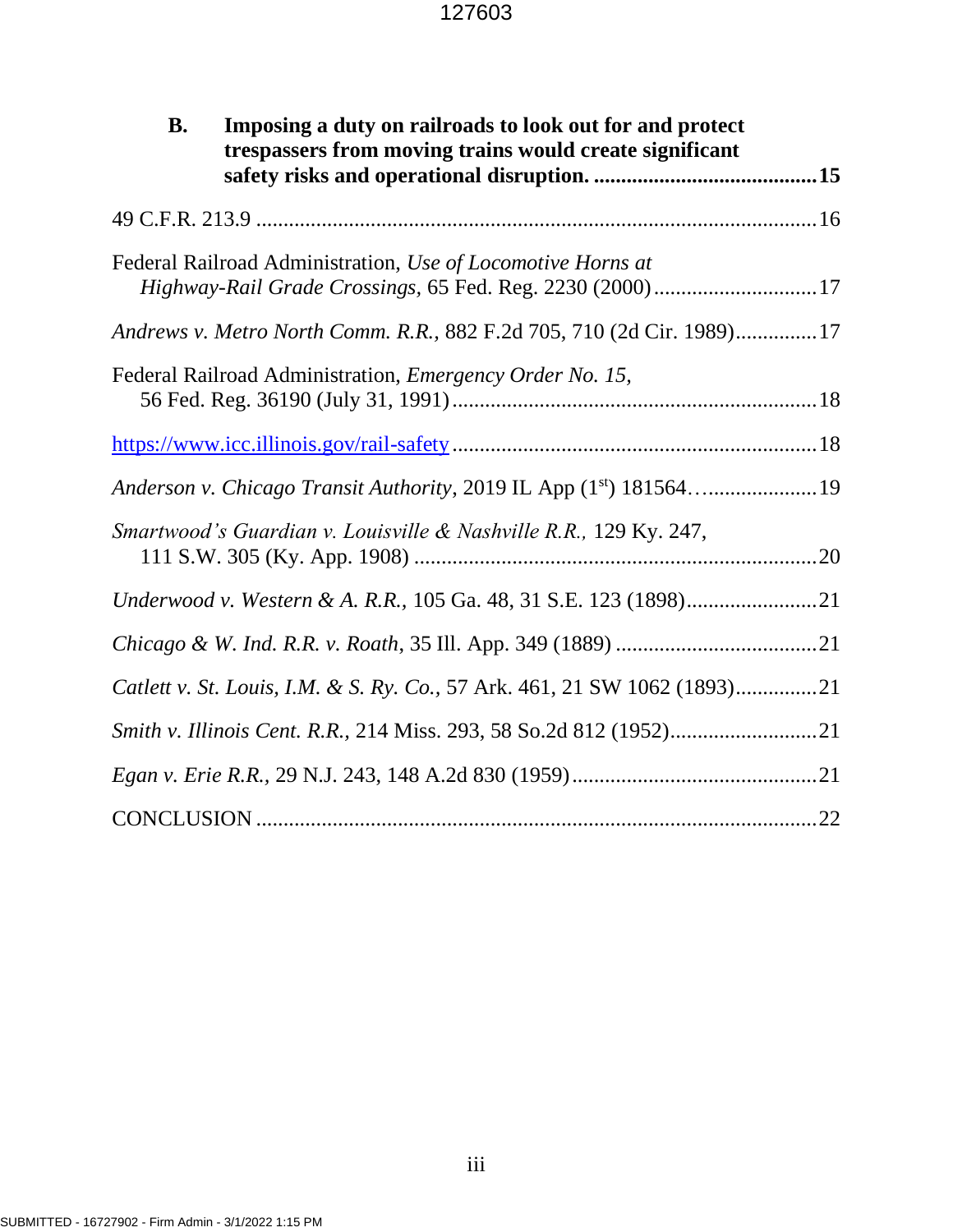### **STATEMENT OF INTEREST OF** *AMICUS CURIAE*

*Amicus curiae* Association of American Railroads (AAR) is an incorporated, nonprofit trade association representing the nation's major freight railroads, many smaller freight railroads, Amtrak, and some commuter authorities. AAR's members account for the vast majority of the rail industry's line haul mileage, freight revenues, and employment.

In matters of significant interest to its members, AAR frequently appears before Congress, administrative agencies, and the courts on behalf of the railroad industry, including participation as *amicus curiae* in cases raising significant legal and policy issues. AAR's large member railroads, which operate over thousands of miles of right-of-way throughout the nation, all operate in Illinois, and therefore are impacted by rulings of this state's courts. The decision below raises an issue of great importance to AAR's many members that operate in Illinois.

In reversing the trial court's dismissal of the plaintiff's lawsuit against the Chicago Transit Authority (CTA), the First District ruled that a railroad has a duty to protect trespassers from moving trains and that the plaintiff is entitled to discover evidence to support that claim. However, this Court has ruled that moving trains are an open and obvious danger from which railroads have no duty to protect trespassers. The ruling below, which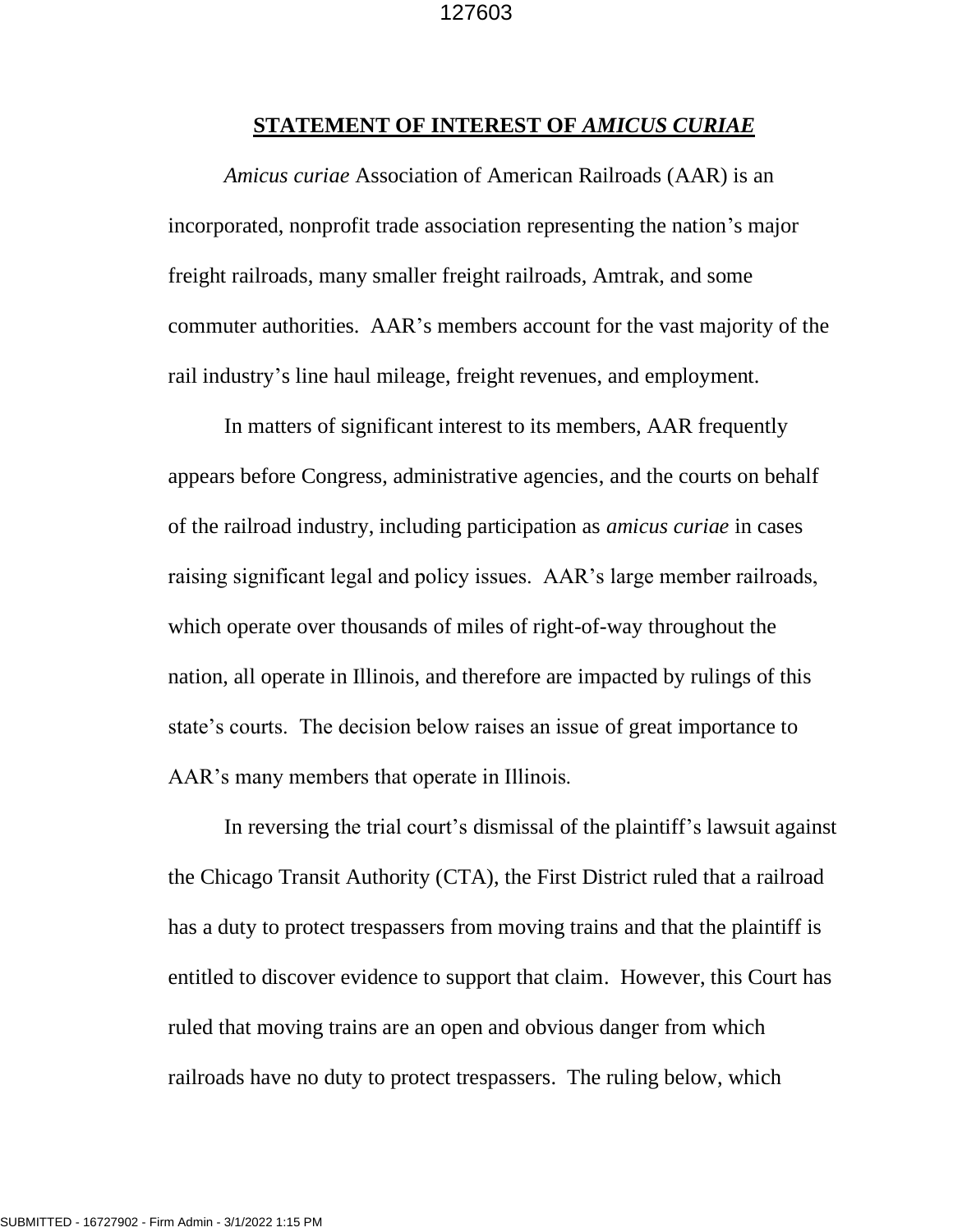undermines settled Illinois law, is greatly alarming to all AAR member railroads that operate in Illinois because it potentially exposes them to tort liability that should be foreclosed under current law. Given the strong presence of AAR member railroads in Illinois, AAR has a strong interest in preserving and buttressing current law.

## **STATEMENT OF FACTS**

AAR adopts the Statement of Facts of Defendant-Appellant.

## **ARGUMENT**

As a matter of law, moving trains constitute an open and obvious danger from which people are expected to protect themselves. *Choate v. Ind. Harbor Belt R.R.,* 2012 IL 112948 ¶35; *see Bucheleres v. Chicago Park Dist.*, 171 Ill. 2d 435, 448 (1996) ("The open and obvious nature of the condition itself gives caution and therefore the risk of harm is considered slight; people are expected to appreciate and avoid obvious risks.").<sup>1</sup>

<sup>&</sup>lt;sup>1</sup> Underscoring the obvious risk, *Choate* described moving trains as noisy, huge, rumbling strings of railroad cars. 2012 IL 112948 ¶35. Courts throughout the nation have come to the same conclusion about the open and obvious danger posed by moving trains. *See e.g., Herrera v. Southern Pac. Ry. Co*., 188 Cal. App. 2d 441, 449 (1961) ("Nothing could be more pregnant with warning of danger than the noise and appearance of a huge, rumbling, string of railroad cars."); *McKinney v. Hartz & Restle Realtors, Inc*., 510 N.E.2d 386, 389, 31 Ohio St. 3d 244, 247 (1987). *See also Nixon v. Norfolk Southern Corp*., 2007 U.S. Dist. LEXIS 86112 \*17, *aff'd*, 295 Fed. Appx. 523 (3rd Cir. 2008); *Foshee v. Consolidated Rail Corp*., 661 F.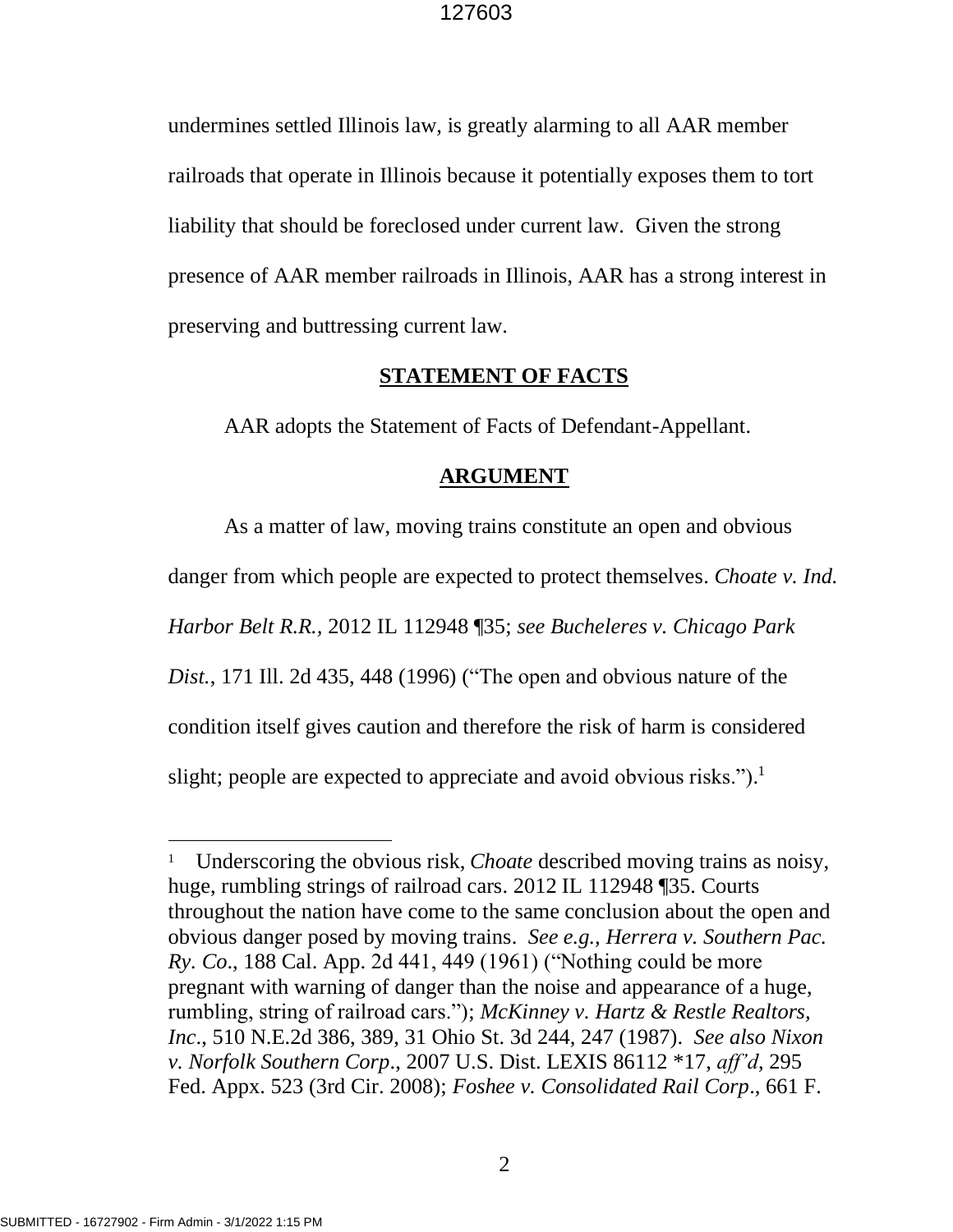Consequently, railroads in Illinois have no duty to protect trespassers from the hazards posed by moving trains on their property. *Choate* at ¶45. The ruling of the First District, which allowed the plaintiff to pursue an action to hold the CTA liable in tort to a trespasser who was struck by a moving train in a CTA subway tunnel, makes an end run around this settled law, providing a pathway for trespassers on railroad property to reimpose a duty this Court ruled does not exist. Such an outcome would impose an infeasible and unwarranted obligations not just on CTA, but also on all of the State's numerous railroad companies, undermining the sound policy which undergirds *Choate* and other recent decisions of Illinois courts.

# **I. Illinois' Extensive Freight and Passenger Rail Operations All Will Be Impacted by the Decision Below.**

The defendant in this case is the CTA, the operator of Chicago's public transit system. However, the implications of the lower court's ruling extend far beyond the individual defendant and particular facts of this case because any duty owed by CTA to a trespasser on its right-of-way also might be owed by other railroads to trespassers injured by moving trains on

Supp. 350, 355 (D.D.C. 1987), *aff'd*, 849 F.2d 657 (D.C. Cir 1988); *Holland v. Baltimore & Ohio R.R.*, 431 A.2d 597, 602-03 (D.C. 1981); *Henderson v. Term. R.R. Ass'n of St. Louis*, 659 S.W.2d 227, 230-31 (Mo. App. 1983); *Perry v. Norfolk & Western Ry. Co*., 865 F. Supp. 1292, 1302-03 (N.D. Ind. 1994); *Wolf v. Nat'l R.R. Passenger Corp*., 697 A.2d 1082, 1086-87 (R.I. 1997).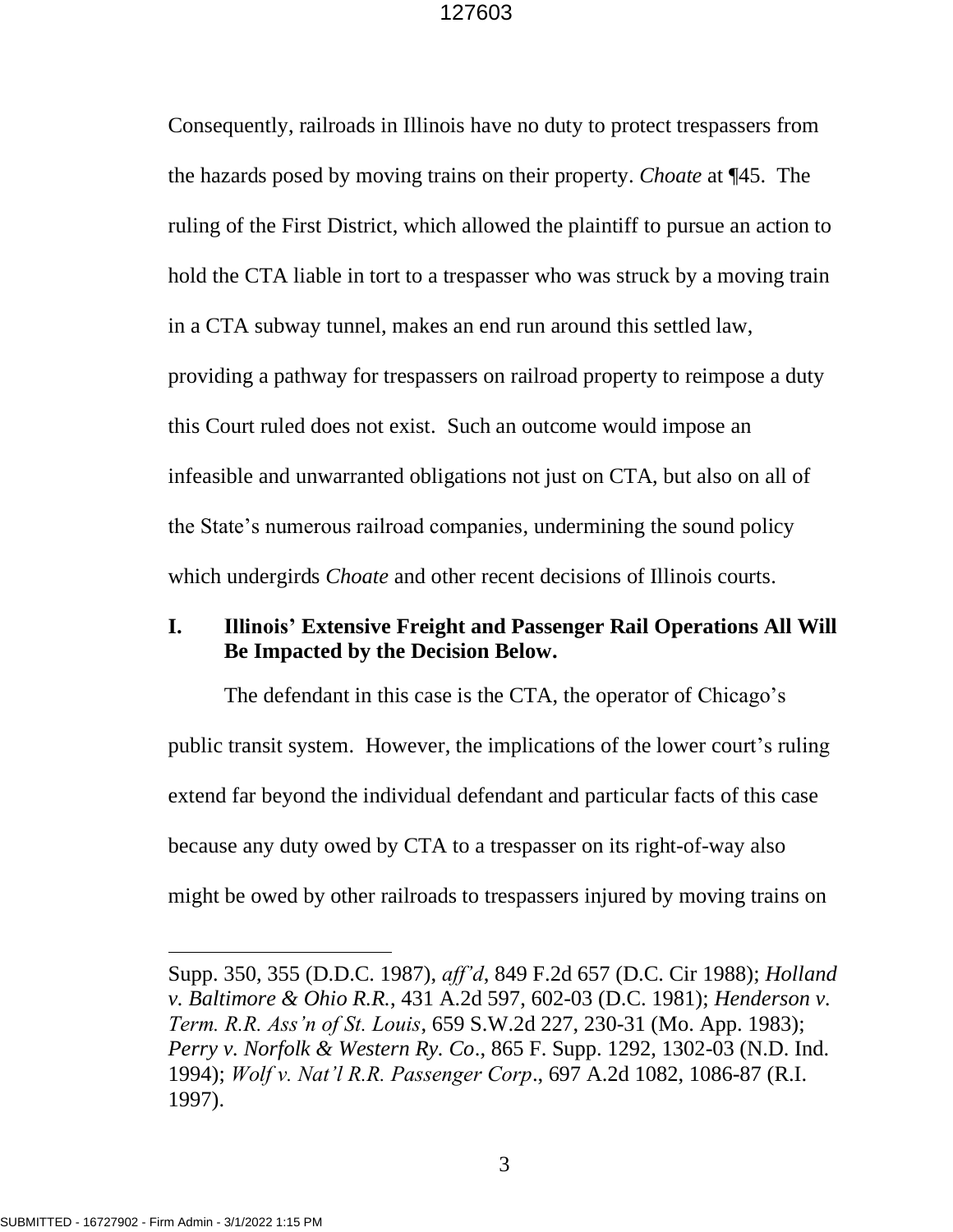their lines. Indeed, the ruling below will impact all railroad operators in Illinois—public and private, passenger and freight. That impact will be felt in the City of Chicago and its surrounding suburbs, and throughout the State.

Railroad operations in Illinois are extensive. About 500 freight trains and 800 passenger trains pass through Chicago every day. *See*  www*.*[createprogram.org/about-create.](http://www.createprogram.org/about-create) Chicago has an extensive public transit system, with multiple rail lines that travel both above ground (some at grade and some on elevated rights-of-way) and below ground. Metra operates an extensive commuter rail system throughout the greater Chicago area, operating over nearly 500 miles of track on eleven lines, serving 242 stations. Amtrak's intercity passenger trains operate in and out of Chicago and throughout Illinois, east toward Indiana, north toward Wisconsin, and west toward Iowa and Missouri.

One out of every four U.S. freight trains passes through Chicago every day, with six of the seven Class I railroads interchanging freight in Chicago. 2 All seven Class I railroads operate in Illinois, as do four regional railroads and 41 short line railroads. As the below map indicates, these railroads operate over nearly 7,000 miles of track crisscrossing the entire

<sup>2</sup> Class I railroads are the largest railroads in terms of revenue, as classified by the Surface Transportation Board. 49 C.F.R. Part 1201, 1-1.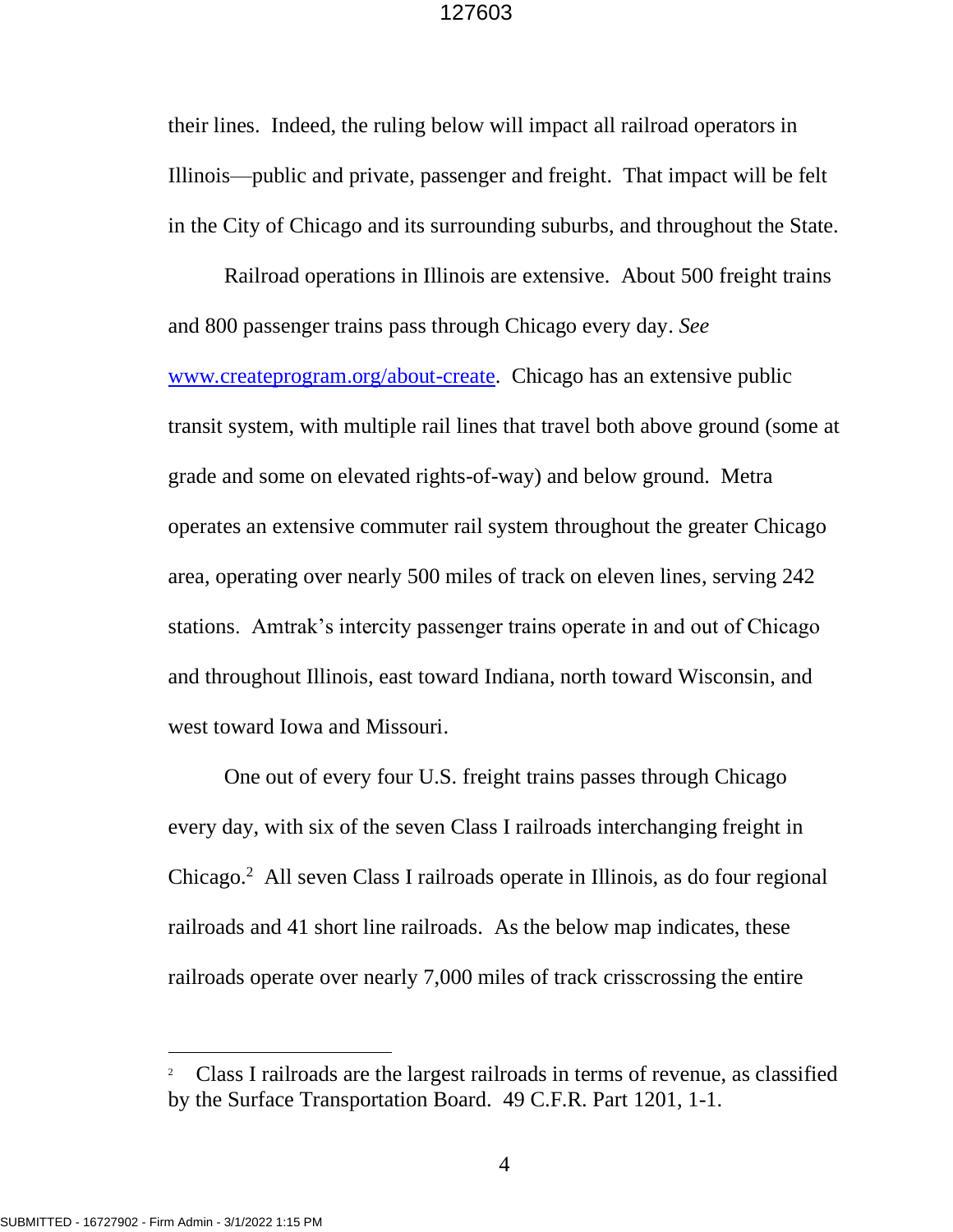State. [www.aar.org/wp-content/uploads/2021/02/AAR-Illinois-State-Fact-](http://www.aar.org/wp-content/uploads/2021/02/AAR-Illinois-State-Fact-Sheet.pdf)

[Sheet.pdf.](http://www.aar.org/wp-content/uploads/2021/02/AAR-Illinois-State-Fact-Sheet.pdf)



While the characteristics of passenger and freight, and large and small, railroads differ in many ways, they all have one thing in common: they all operate moving trains.

*Choate* involved freight rail operations and a child trespasser who was injured under different circumstances than the adult trespasser in this case.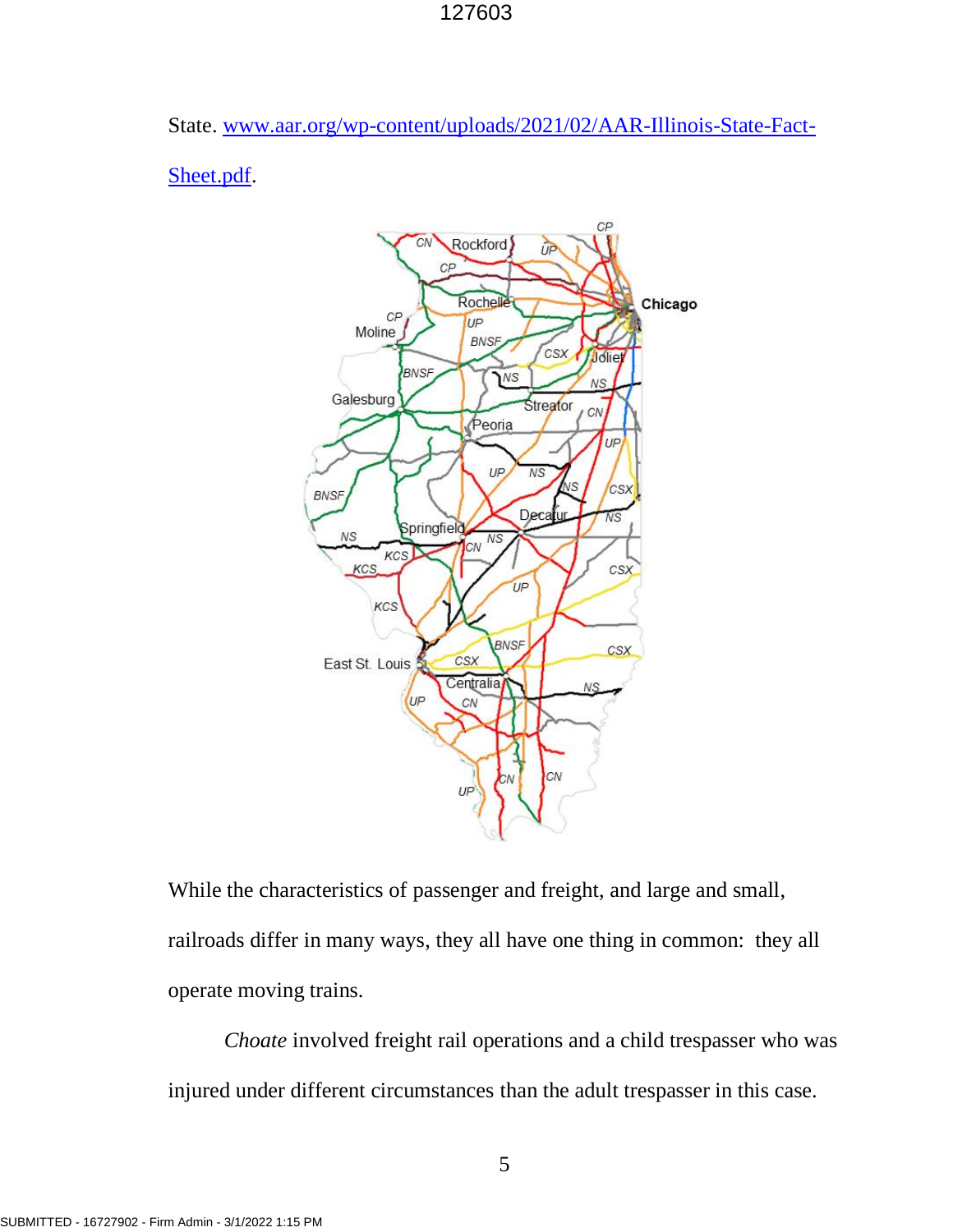However, in both cases the plaintiff argued that the railroad had a duty to protect the trespasser from the dangers of a moving train. Other cases involving injuries to individuals occurring under other circumstances have resulted in claims against other railroads. *See e.g., McDonald v. Northeast Ill. Reg. Comm. R.R.,* 2013 IL App (1<sup>st</sup>) 102766-B (plaintiff's decedent hit by Metra train); *Jeung-Hee Park v. Northeast Ill. Reg. Comm. R.R.,* 2011 IL App  $(1<sup>st</sup>)$  101283 (lawsuit against Metra and Canadian Pacific, a freight operator, after plaintiff's decedent was hit by an Amtrak train). While the circumstances of plaintiffs injured by moving trains might differ, all such cases raise the issue of whether a railroad has a duty to protect individuals from the hazards posed by a moving train.

# **II. The Trial Court Correctly Held that Railroads Have No Duty to Look Out for and Protect Trespassers from Moving Trains.**

Here, plaintiff's decedent, Mr. Quiroz, was fatally injured by a moving train after he trespassed in a CTA subway tunnel where he knew or should have known he would encounter fast-moving trains. Rather than affirm the trial court's dismissal of the lawsuit based on the open and obvious danger rule established in *Choate*, the First District revived the suit, allowing plaintiff to attempt, through discovery, to postulate and explore various theories of liability, focusing on whether the CTA knew or should have known that a trespasser was in the tunnel near an active track. Among other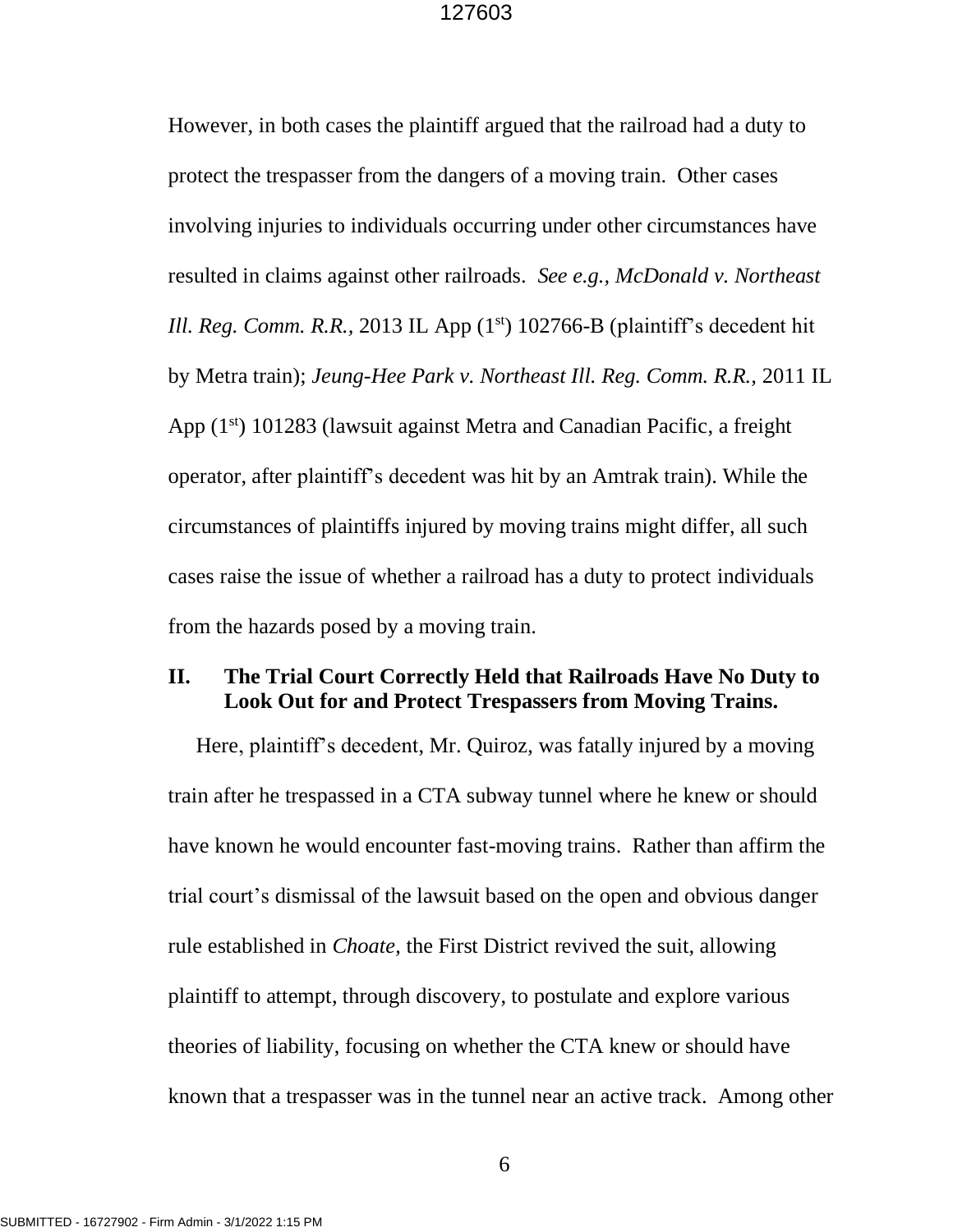things, plaintiff alleges that CTA personnel (1) "did not ... watch[ ] for objects and people who might be situated where [ ] trains were directed"; (2) "did not keep a proper and sufficient lookout on its trains . . ."; and (3) "did not look … to see whether people or objects were situated on or near the tracks." Second Amended Complaint, Count III ¶21. If in fact CTA had such a duty to look out for and identify trespassers, it logically follows that it also had a duty to take measures to protect those trespassers from moving trains in its tunnel. (Plaintiff also alleges that CTA failed to "stop or delay" its trains in order to avoid a collision with the trespasser. Second Amended Complaint, Count I  $\P$ 19, Count III  $\P$ 19.) The clear implication of the ruling below is that plaintiffs can evade the *Choate* rule if they can raise the question whether the railroad failed to properly keep a lookout for the trespassers on its property.

The trial court properly dismissed the complaint because evidence about whether CTA kept a proper lookout for a trespasser would be relevant only if CTA in fact had a duty to keep a lookout for and protect trespassers from the open and obvious hazards of a moving train. It did not. "It has never been part of our law that a landowner may be liable to a trespasser who proceeds to wantonly expose himself to unmistakable danger in total disregard of a fully understood risk." *Choate* ¶39. *See Pryor v. Chicago*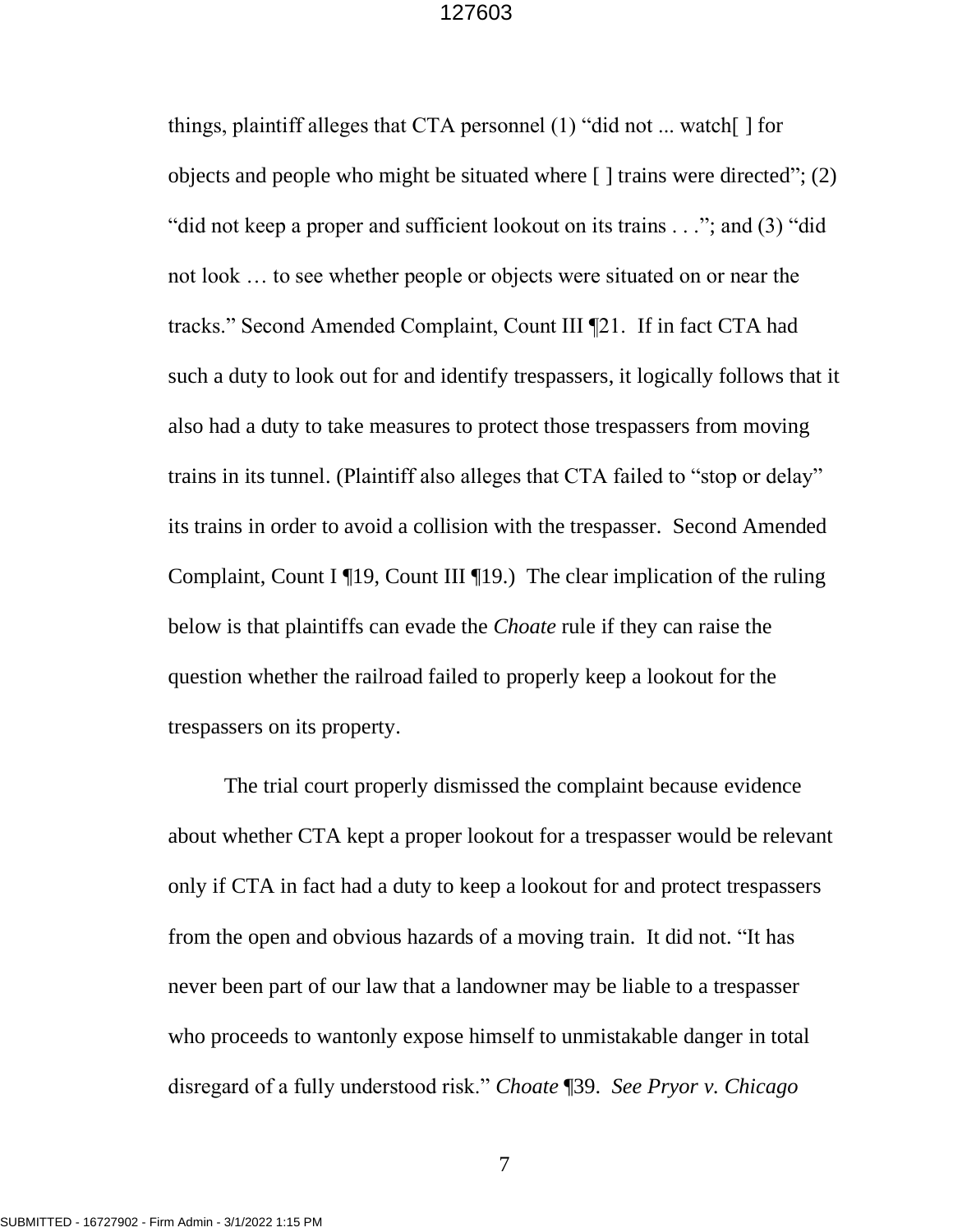*Transit Authority*, 2021 IL App (1<sup>st</sup>) 200895-U ¶37 (affirming dismissal of action against CTA alleging train operator negligence because "the same outcome is required regardless of the duty alleged based on the 'open and obvious' danger posed by a moving train") (motion to publish granted).

Plaintiff argues that the *Choate* rule does not apply because Mr. Quiroz was a discovered trespasser, calling for the railroad's duty to be analyzed under *Lee v. Chicago Transit Authority*, 152 Ill. 2d 432 (Ill. 1992). However, even accepting that premise, which calls for application of section 337 of the Restatement (Second) of Torts, does not impose a duty on CTA or change the outcome. Under section 337, a duty exists only if the plaintiff can show that the landowner knew or had reason to know of the trespasser's presence in dangerous proximity to a condition on its property *and* that the condition is of such a nature that the landowner had reason to believe the trespasser would not discover it or realize the risk it posed. *Lee*, at 447-48. Thus, even if the plaintiff could produce evidence showing that CTA knew or had reason to know of Mr. Quiroz's presence in the tunnel, the dangerous condition in the tunnel—fast-moving trains—was an open and obvious danger. Therefore, the condition was not of a nature that CTA would have reason to believe Mr. Quiroz would not discover or appreciate the danger it posed.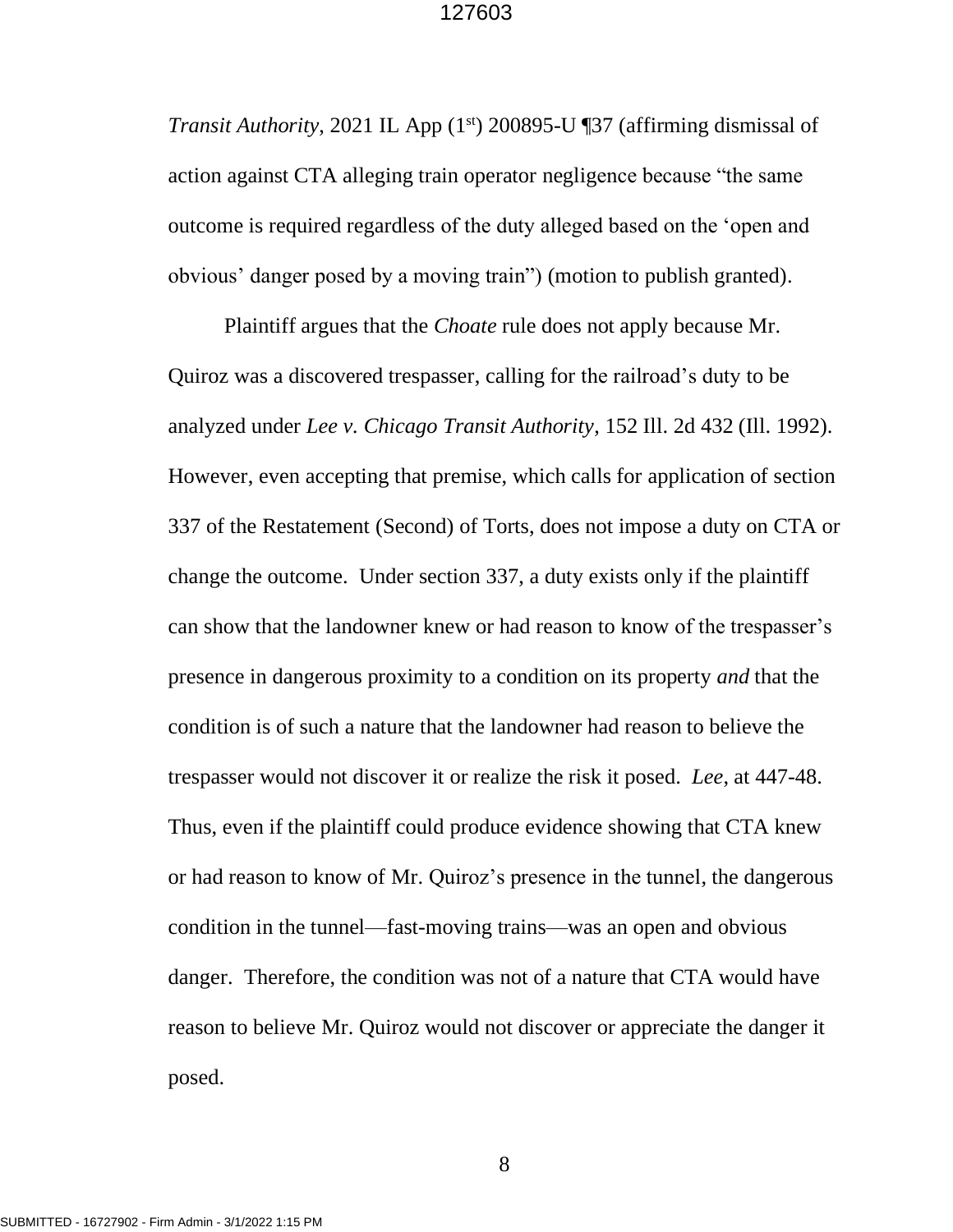Plaintiff attempts to by-pass the open and obvious danger doctrine that applies to moving trains by arguing that after voluntarily entering the CTA tunnel, Mr. Quiroz was not in a condition to appreciate the apparent risk of the trains moving through the tunnel. However, the relevant consideration is the nature of the condition encountered, not the nature or condition of the trespasser. An essential element of the "discovered trespasser" rule, adopted in *Lee*, is that the "nature" of "the condition" on the land is such "that the trespasser will not discover it or realize the risk involved." The focus is on the nature of the condition (here moving trains), not the state of mind of the trespasser in a given situation, *i.e.,* the particular trespasser's ability to appreciate a risk. *Lee* at 448. In *Lee*, the Court's analysis of the second element of section 337 focused on the nature of the electrified third rail, a non-obvious danger, its proximity to the street, and the lack of adequate warning provided, not on the knowledge or state of mind of the plaintiff's decedent. *Lee,* at 452.

Allowing plaintiff's suit to proceed would eviscerate the *Choate* holding that there is no duty on railroads to protect trespassers from the open and obvious danger of moving trains. A plaintiff can always allege that a particular trespasser should have been discovered, and that for some reason—perhaps known only to the trespasser—the trespasser did not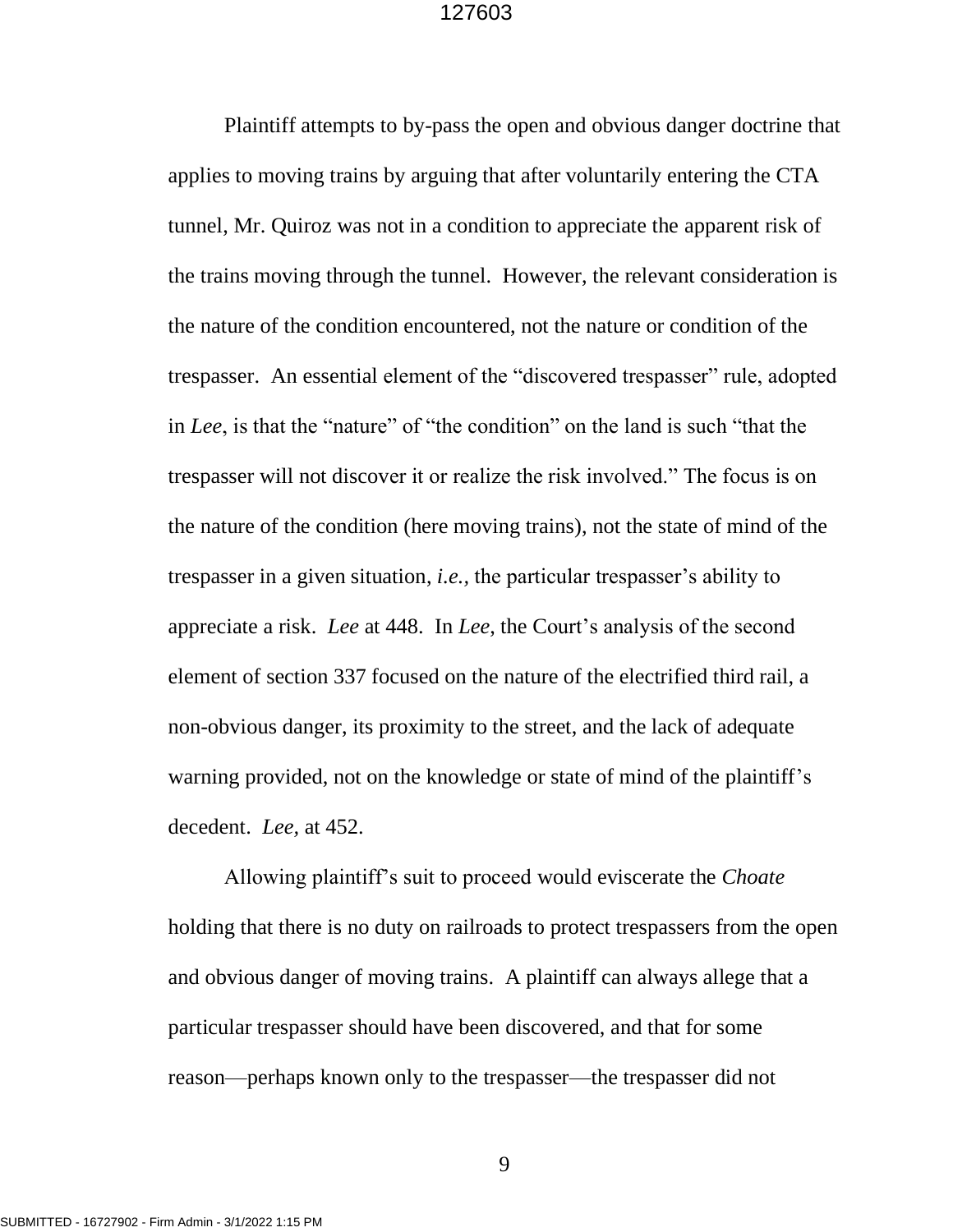appreciate the open and obvious risk posed by the moving train. But that is not relevant to the defendant's duty. A defendant's legal duty does not change depending on the particular circumstances of a trespasser, or the conceivable factual scenarios that can be posited to a court.<sup>3</sup> Here, for reasons unknown, Mr. Quiroz entered a subway tunnel and put himself in danger of moving trains, a condition this Court held unequivocally presents an open and obvious danger. No discovery is needed to reach that conclusion. Moreover, discovery to seek out evidence that the CTA should have seen Mr. Quiroz in the tunnel would only serve a purpose if CTA in fact has an obligation to look out for trespassers. But a jury is foreclosed from considering that question.

<sup>&</sup>lt;sup>3</sup> There is no suggestion that Mr. Quiroz's circumstances met the requirements of the "distraction" or "deliberate encounter" exceptions to the open and obvious danger doctrine. *See Bruns v. City of Centralia*, 2014 IL 116998 ¶20. There are no activities or events occurring in a subway tunnel that could be expected to distract a trespasser from the dangers of a moving train. *See Bucheleres*, 171 Ill. 2d at 451-52 (discussing decisions in *Ward v. K-Mart Corp.,* 136 Ill. 2d 132 (1990), *Deibert v. Bauer Bros. Constr. Co.,*  141 Ill. 2d 430 (1990); *and American Nat'l Bank & Trust Co. v. Nat'l Advertising Co.,* 149 Ill. 2d 14 (1992)). Nor were there any circumstances under which the advantages to Mr. Quiroz of trespassing in the CTA tunnel could be said to outweigh the risks of doing so.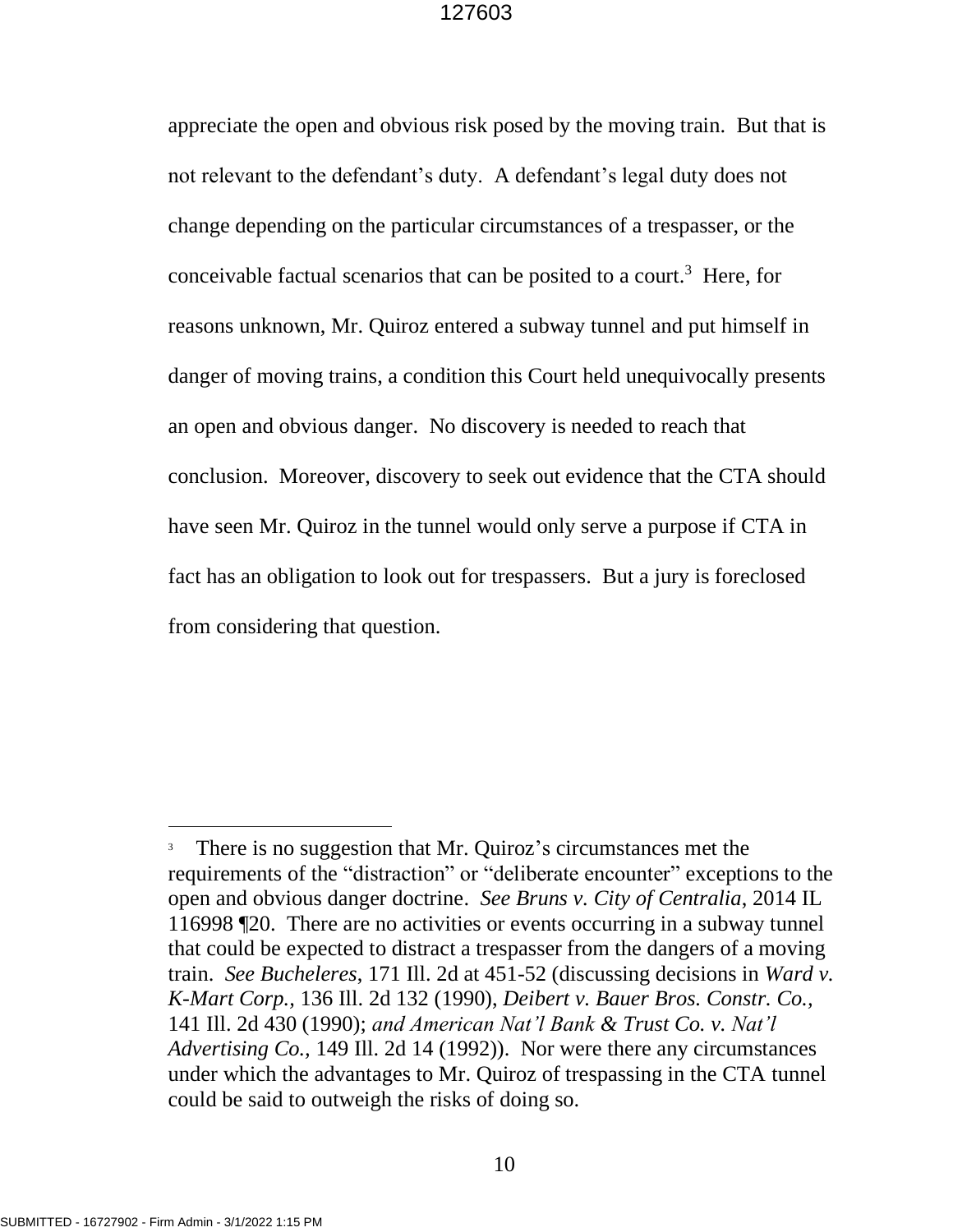# **III. The Ruling Below Would Ultimately Impose an Unwarranted and Costly Duty on Illinois Railroads That is Contrary to Illinois Law.**

# **A. This Court must consider the burden a duty to look out for and protect trespassers from moving trains would impose on all Illinois railroads.**

Establishing a duty on the part of a defendant is a prerequisite to finding liability in tort. *Choate,* 2012 IL 112948 ¶34 ("In any negligence action, the court must first determine as a matter of law whether the defendant owed a duty to the plaintiff."); *Bell v. Hutsell*, 2011 IL 110724 ¶11 ("Unless a duty is owed, there can be no recovery in tort for negligence.") In Illinois, defendants have no duty to protect against open and obvious dangers on their property because in those circumstances the foreseeability of harm is slight. *Wilfong v. L. J. Dodd Constr*., 401 Ill. App. 3d 1044, 1052-53 (2010). In addition to considering foreseeability in determining whether imposition of a duty is appropriate, courts also take into account the magnitude of the burden of guarding against the injury and the consequence of placing that burden on the defendant. *Bogenberger v. Pi Kappa Alpha Corp*., 2018 IL 120952 ¶22; *Lee* 152 Ill. 2d at 453; *Bucheleres*, 171 Ill. 2d at 456; *Deibert*, 141 Ill. 2d at 438; *Kirk v. Michael Reese Hospital & Med. Cent*., 117 Ill. 2d 507, 526 (1987). At bottom, whether, as a matter of policy, it is appropriate to place a duty on a defendant under certain circumstances calls for an assessment of society's competing interests and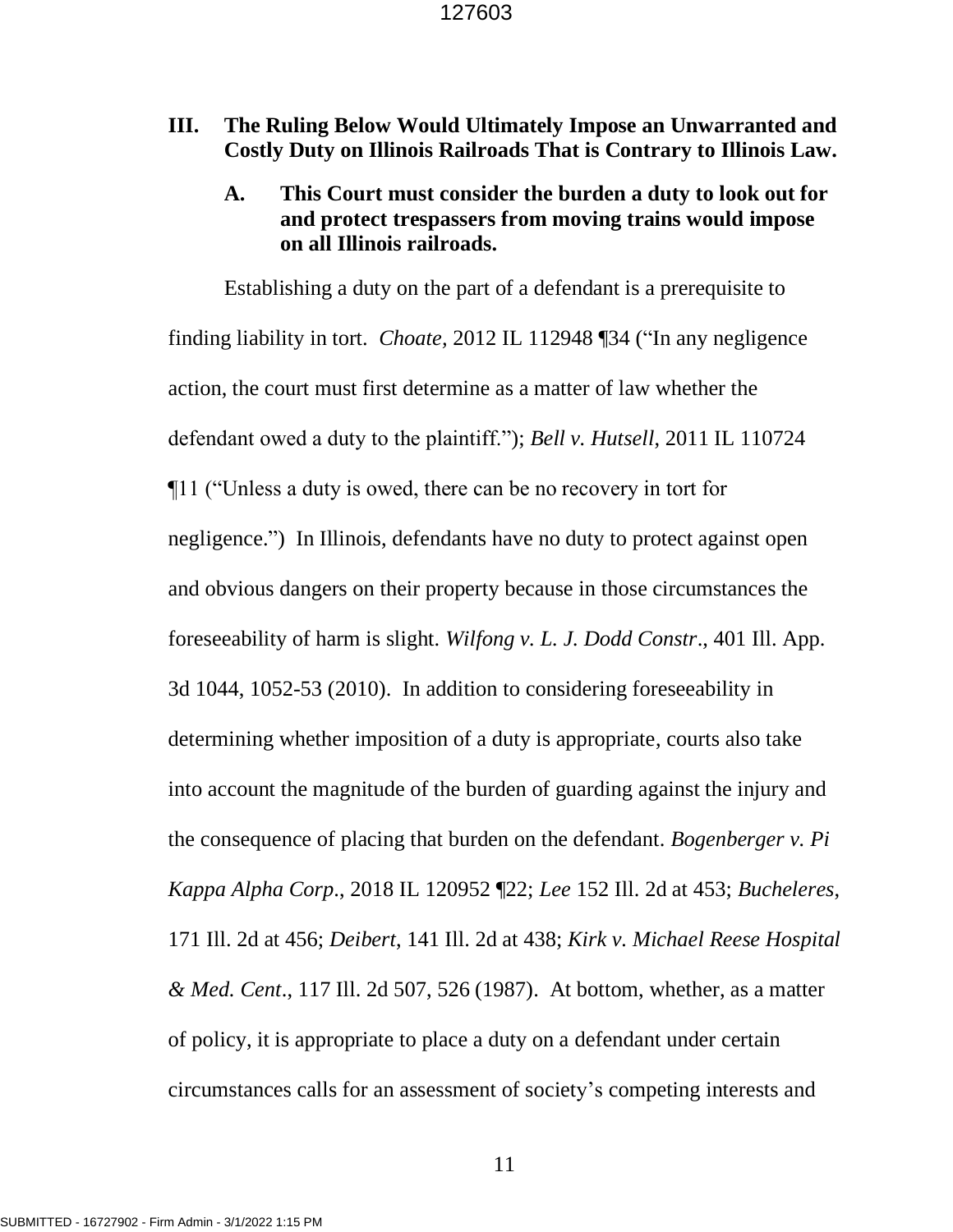their relative costs and benefits. *Kirk*, 117 Ill. 2d at 526-27 ("a court's determination of duty reflects the policy and social requirements of the time and community"); *see Bucheleres* 171 Ill. 2d at 457 (in dismissing plaintiff's claim that the city parks department was liable for injuries sustained by plaintiff from diving into Lake Michigan, the court considered the social utility of keeping Chicago's lakefront area open). These considerations strongly counsel against imposing a duty on railroads to protect trespassers who are injured by moving trains.

In *Choate*, this Court rejected the assertion that the expense and inconvenience to the defendant of remedying the dangerous condition was slight compared to the risk. 2012 IL 112948 ¶43. Indeed, this Court made it clear that in determining whether it is appropriate to impose a duty on a transportation company with extensive operations the relevant analysis may not be limited to assessing the cost and feasibility of remedying a particular condition at a specific location where the incident giving rise to the claim occurred. *Id*. Rather, courts should take judicial notice of the "magnitude of [the defendant's] operations" and the practicalities of remedying an allegedly dangerous condition throughout a defendant's entire system. *Krywin v. Chicago Transit Authority*, 238 Ill. 2d 215, 234 (2010). *See Jones v. Chicago Transit Authority*, 206 Ill. App. 3d 736, 739 (1<sup>st</sup> Dist. 1990) ("It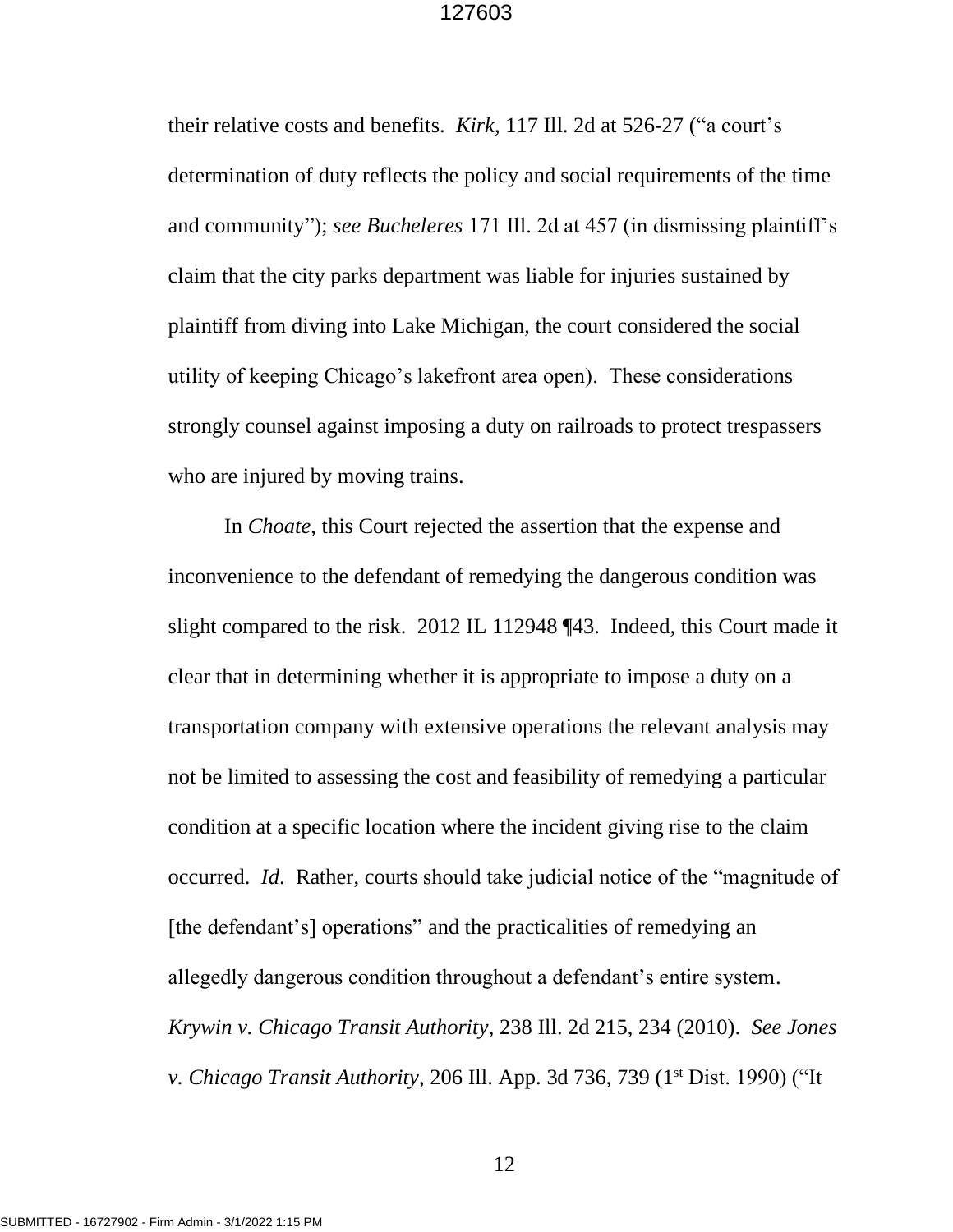would be impractical to require the CTA to replace or retrofit *each and every* bus....") (emphasis added); *Serritos v. Chicago Transit Authority,* 153 Ill. App. 3d 265, 271-72 (1st Dist. 1987) ("[I]t is impractical to impose such a duty upon *every* CTA driver who operates a bus or elevated train during the winter months.") (emphasis added).

The plaintiff alleges that CTA should have looked out for trespassers in its tunnel, ascertained that Mr. Quiroz was in the tunnel, and taken steps to protect him. But this Court's analysis must look beyond the individual defendant because any duty owed by CTA to Mr. Quiroz might be owed not only by CTA to other trespassers on its line, but also by other Illinois railroads to trespassers injured by moving trains on their lines. Therefore, in addressing whether CTA had a duty in this case, this Court should consider not just the burden of imposing a duty on the CTA to protect Mr. Quiroz (or even all trespassers on CTA property), but also the potential burden that would be imposed on all railroads in Illinois if they are to be subject to tort liability for failing to keep a lookout for trespassers who might be injured by moving trains on their lines and failing to take action to prevent those injuries from occurring.

By ignoring this Court's holding in *Choate*, the First District would create a duty on railroads to constantly be on the lookout for trespassers on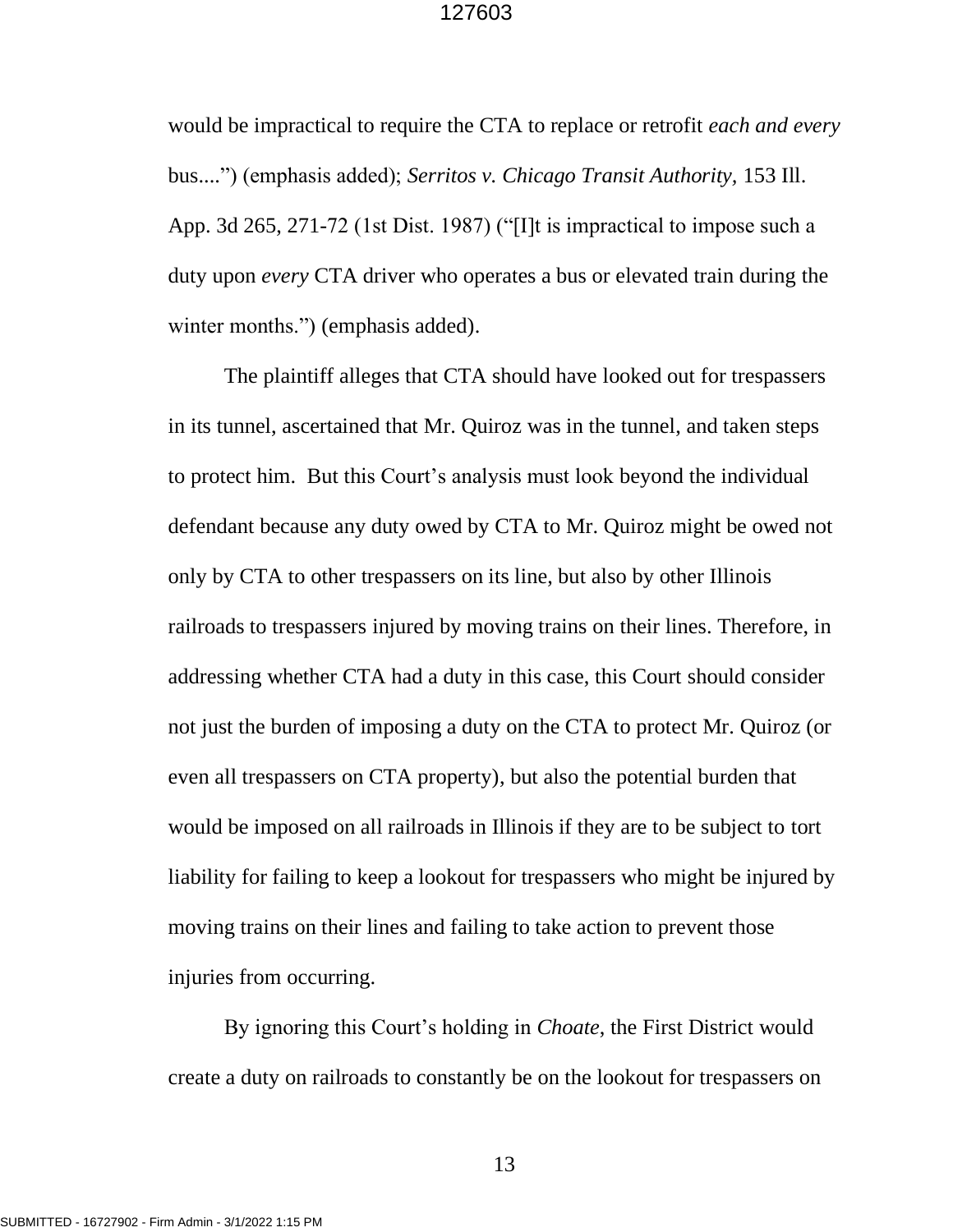their property and to speculate whether a putative trespasser, due to a condition or state of mind, would in fact appreciate the dangers of a moving train. And if CTA would have been compelled to act because Mr. Quiroz allegedly did not appreciate the danger posed by moving trains, all railroads also might be compelled to assume that any trespassers on their property, child or adult, do not appreciate the danger posed by a moving train and will fail to take any precautions to avoid that danger. Consequently, railroads would be compelled to take action to protect the trespassers they had a duty to look out for.

Depending on the circumstances, such a duty might require a variety of actions. Indeed, exposing defendants to possible tort liability is intended not just to compensate an individual plaintiff, but also to create an incentive to modify behavior. *See Zokhrabov v. Jeung-Hee Park*, 2011 IL App (1st) 102672 ¶ 8 ("Another justification for imposing liability for negligence is to give actors appropriate incentives to engage in safe conduct.") *See also San Diego Bldg. Trades Council v. Garmon*, 359 U.S. 236, 247 (1959) ("The obligation to pay compensation can be, indeed is designed to be, a potent method of governing conduct and controlling policy."). Certainly, such tort exposure is likely to compel railroads to modify their operations or operating procedures to identify trespassers and protect them from moving trains on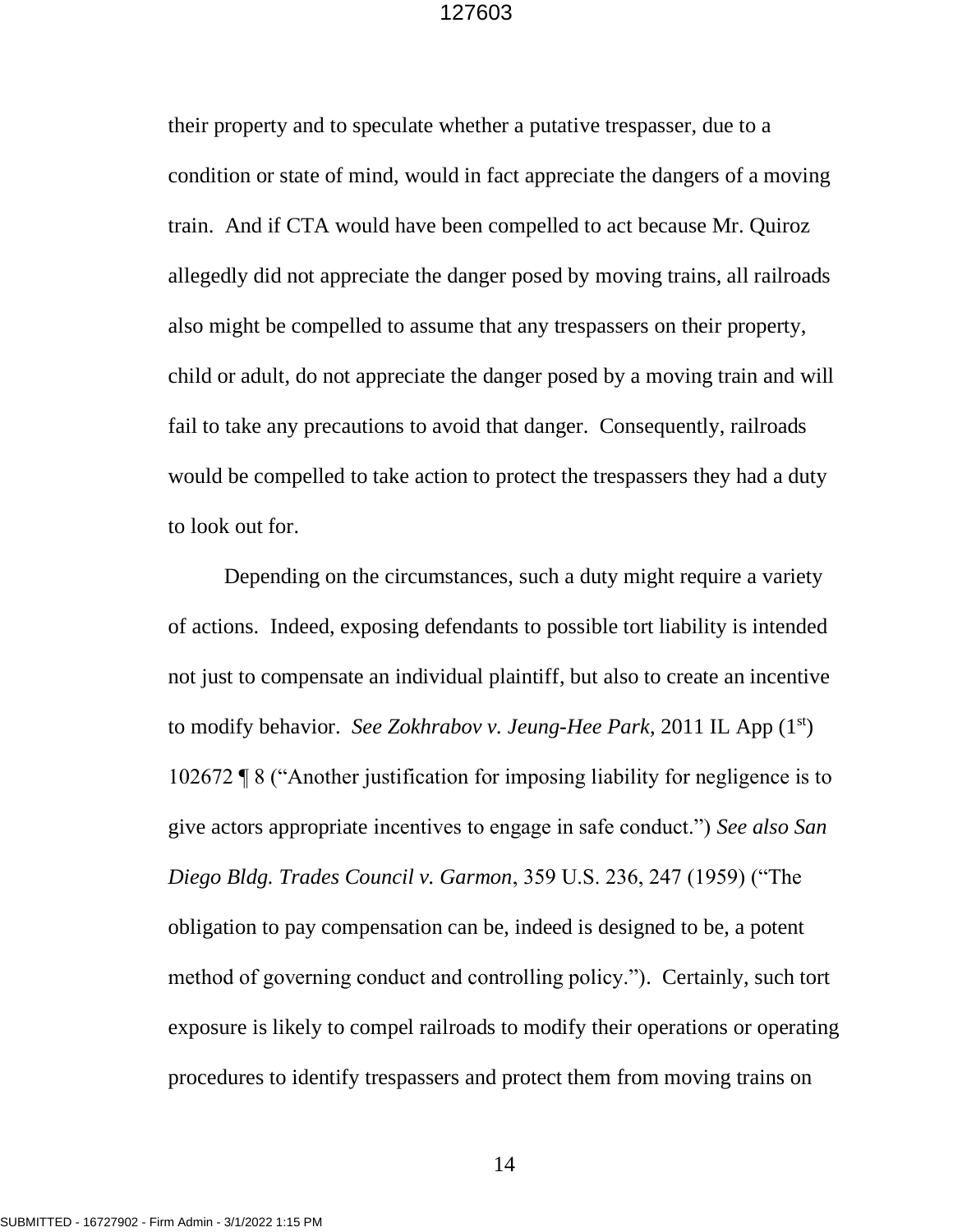their property. But for the reasons explained in *Choate* and other decisions, this is both untenable and bad policy, and not what the law in Illinois requires. Nor should it.

# **B. Imposing a duty on railroads to look out for and protect trespassers from moving trains would create significant safety risks and operational disruption.**

Given the scope and magnitude of railroad operations in Illinois, the burden of imposing a duty on railroads to protect trespassers from the open and obvious danger posed by moving trains, and the consequences of placing that burden on railroads, would be substantial. Hundreds of trains travel in and around Chicago daily, with many more traveling through other parts of Illinois. *Supra* pp. at 3-4. Public transit and commuter rail transport millions of people annually to and from their place of employment, Chicago's major airports, as well as numerous other destinations. Chicago is the nation's busiest location for the interchange of freight moved by rail. Several thousand carloads of freight terminate in Chicago each day, with thousands more interchanging from one railroad to another. To facilitate interchange, many major rail yards are located in the Chicago area consisting of multiple sets of tracks, where many trains, or partial trains, might be moving, backwards and forwards, simultaneously in close proximity, when engaged in switching operations, preparing to embark on a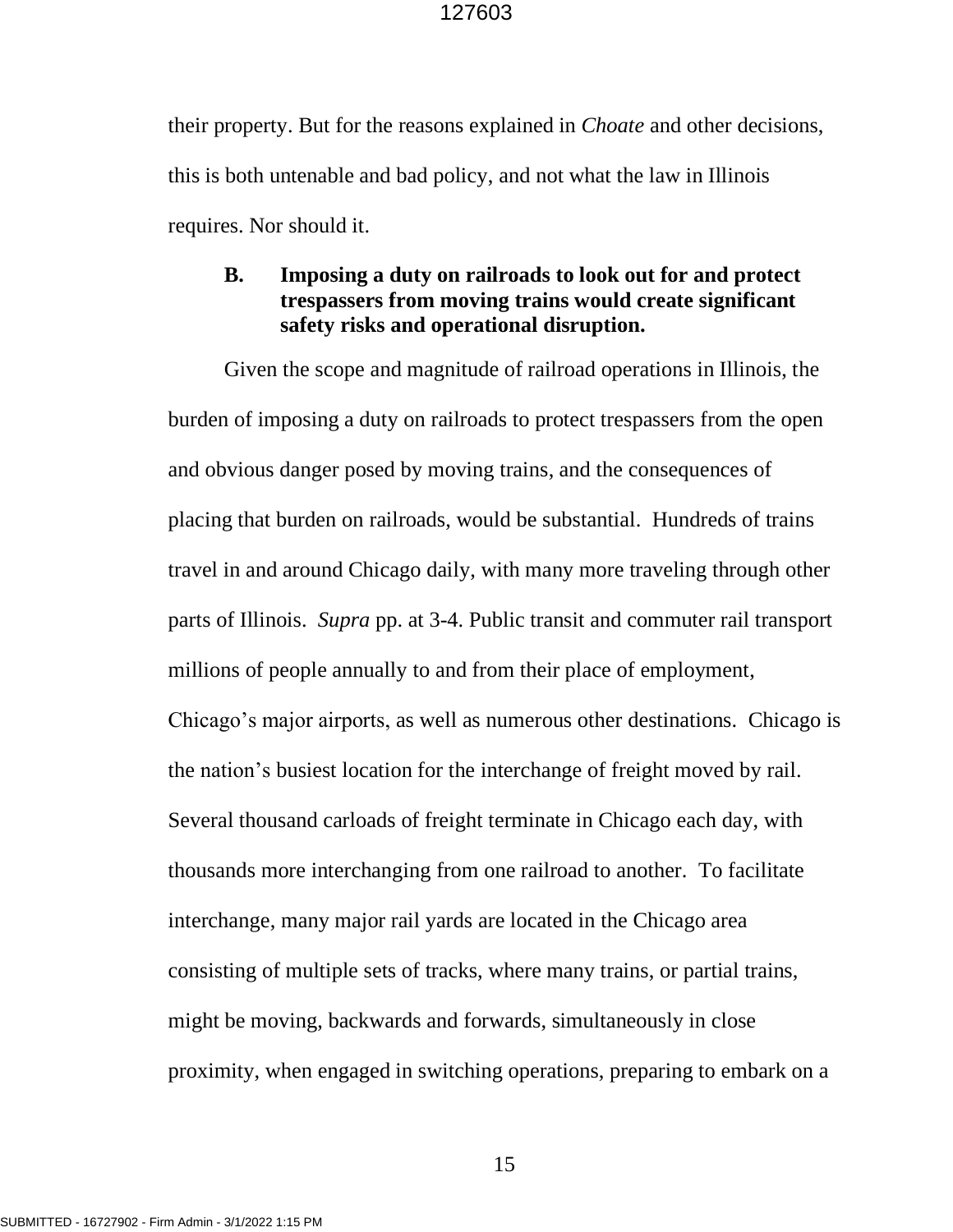main line. Indeed, effective and efficient freight and passenger rail transportation is essential to the economy of Illinois.

A duty to look out for and protect trespassers who might encounter moving trains throughout Illinois' freight and passenger rail network would impose a host of challenges, ultimately at great cost. Given the number of locations and circumstances under which a trespasser might be on railroad property, a plaintiff could allege any number of actions a railroad should have taken to identify trespassers on its property and avoid harm to those trespassers from moving trains. Here, the plaintiff does not appear to be arguing that CTA should have taken additional steps to keep Mr. Quiroz out of its tunnel, but instead that it should have stopped or delayed its trains to protect Mr. Quiroz after he had trespassed in the tunnel.

A duty to stop or slow trains, or take other actions, on the assumption that a trespasser would not appreciate the danger moving trains pose would result in costly and disruptive interference with railroad operations. The railroad environment consists of extremely large heavy equipment, mainly rolling stock and locomotives, that move at varying rates of speed. *See* 49 C.F.R. §213.9 (establishing train speed limits based on the class of track over which the train is operated, ranging from a limit of 10 mph to a limit of 80 mph). Freight trains are massive, comprised of one or more locomotives,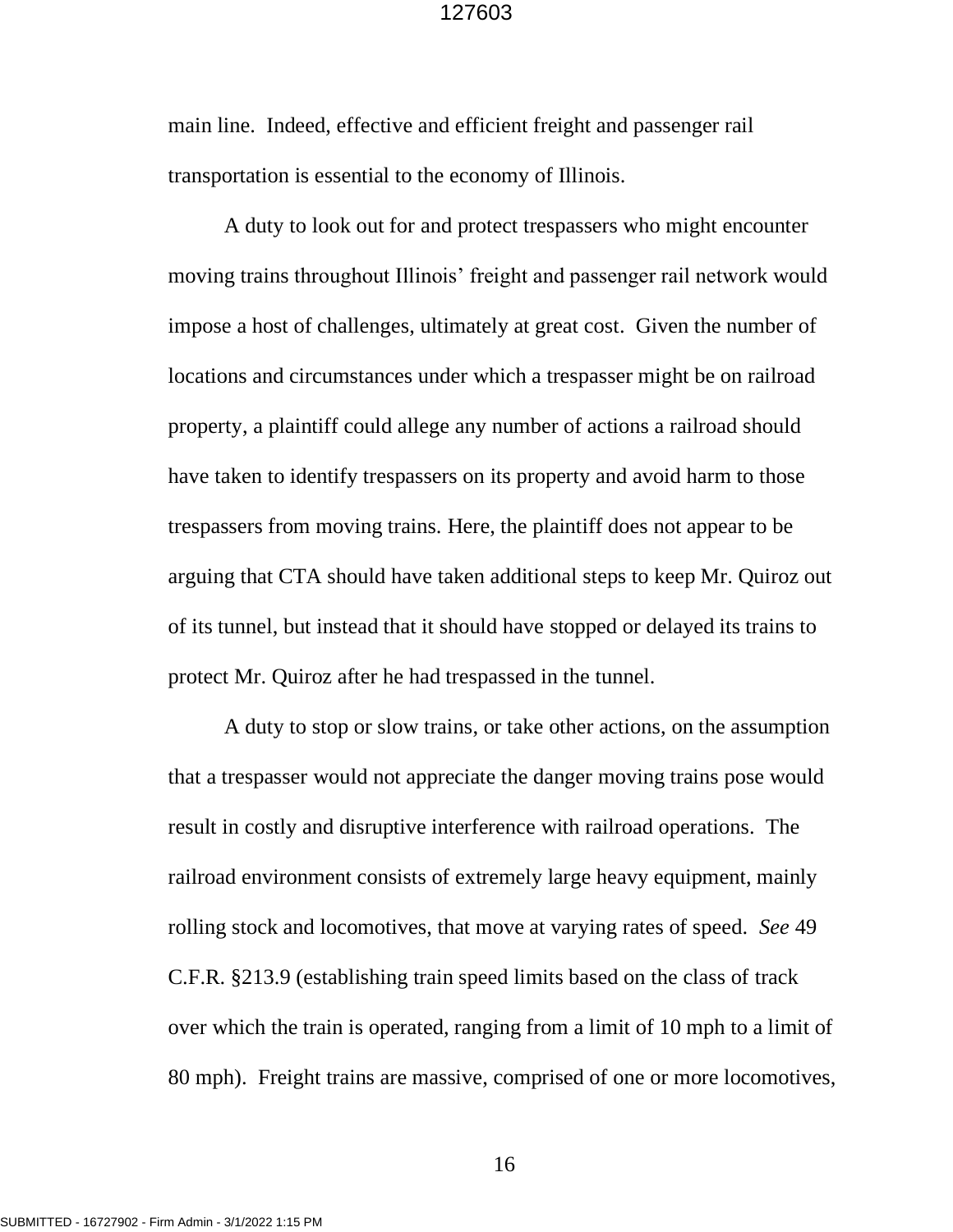which provide the train's power, typically pulling (and sometimes also pushing) a consist of numerous cars of between 50 and 100 feet long, and up to about 20 feet in height, often stretching for well over a mile. Loaded rail cars can weigh up to about three hundred thousand (300,000) pounds, and an entire train can weigh in excess of ten thousand tons. Federal Railroad Administration, *Use of Locomotive Horns at Highway-Rail Grade Crossings*, 65 Fed. Reg. 2230 (2000). When a train is moving at any significant rate of speed, it takes a very great distance to bring it to a stop. ("[I]t takes a one-hundred car train traveling 30 miles per hour approximately half a mile to stop—at 50 miles an hour that train's stopping distance increases to one and a third miles." *Id.*) While passenger trains tend to be smaller and lighter than freight trains, they usually operate at consistently higher speeds.

It is neither cost-free nor safe to stop a moving train in response to an unplanned incident such as a trespasser near the right-of-way. To begin, it would be of dubious effectiveness given the very long stopping distance typically required. In addition, unplanned or emergency stops pose their own dangers to crew and passengers and also can lead to a derailment which can result in injuries as well as damage to both the railroad equipment and surrounding property. *Andrews v. Metro North Comm. R.R.,* 882 F.2d 705,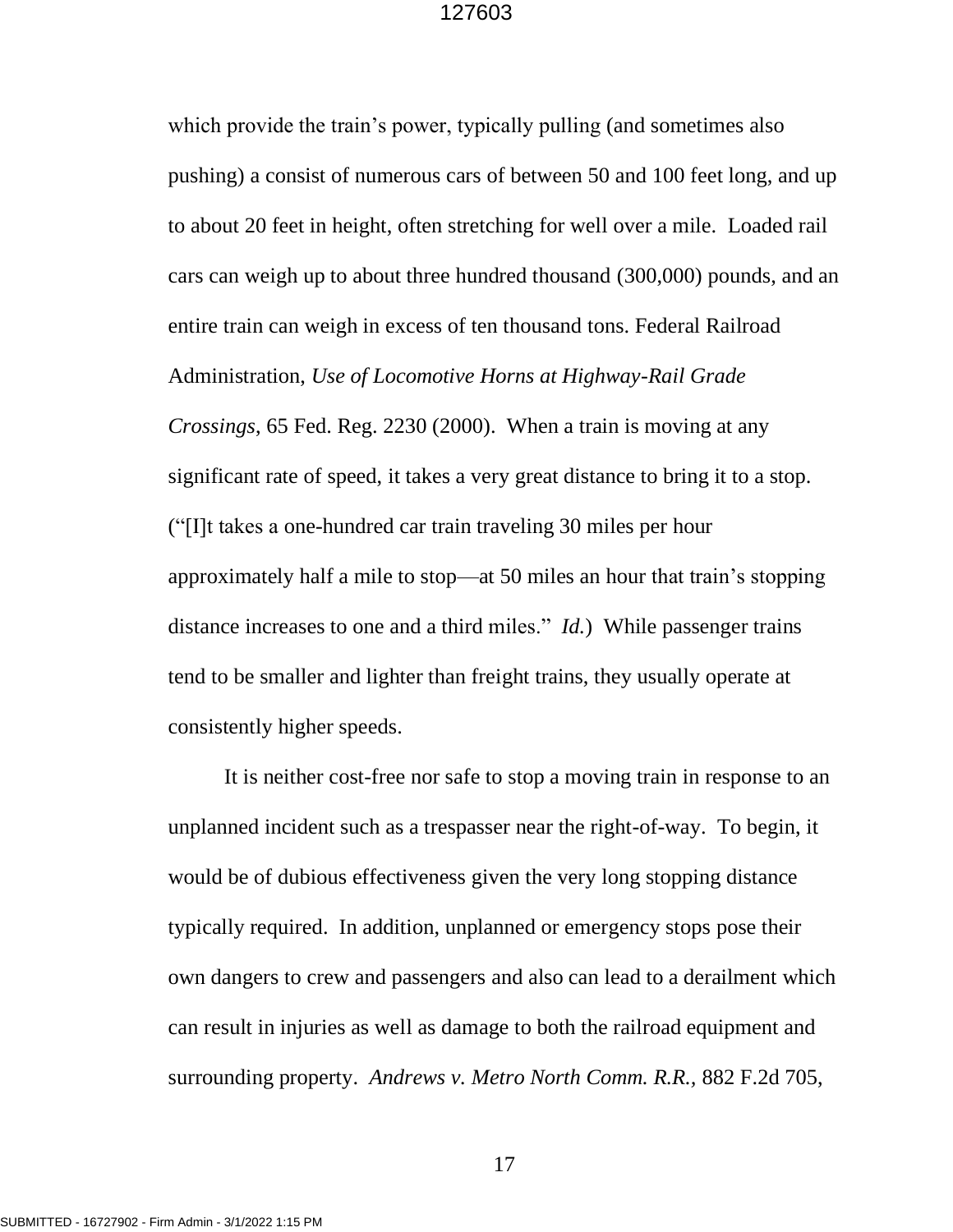710 (2d Cir. 1989) (noting "the danger to passengers and crew inherent in emergency brake applications on rapidly moving trains"); Federal Railroad Administration, *Emergency Order No. 15*, 56 Fed. Reg 36190 (July 31, 1991) ("emergency applications of train brakes greatly increase the risk of derailment and consequent injury or death to rail passengers and train crew"). Unplanned stops also create backups and delays to the detriment of passengers and customers who rely on timely and effective railroad service.

The disruptions caused by emergency unplanned train stoppages or inefficient modification of normal train operations would reverberate through the economy. Railroads play a vital role in transporting a vast array of goods and commodities in and through Illinois, and throughout the nation. In fact, "Chicago is the largest rail hub in the U.S. and third largest intermodal container/trailer port in the world." Illinois Commerce Commission, Rail Safety Program, Illinois Rail Facts – 2020, found at [https://www.icc.illinois.gov/rail-safety.](https://www.icc.illinois.gov/rail-safety) Railroads are a key participant in the domestic and international supply chain. In 2019, nearly 3.8 million carloads of freight originated in Illinois and more than 3.6 million carloads terminated in Illinois. [www.aar.org/wp-content/uploads/2021/02/AAR-](http://www.aar.org/wp-content/uploads/2021/02/AAR-Illinois-State-Fact-Sheet.pdf)[Illinois-State-Fact-Sheet.pdf.](http://www.aar.org/wp-content/uploads/2021/02/AAR-Illinois-State-Fact-Sheet.pdf)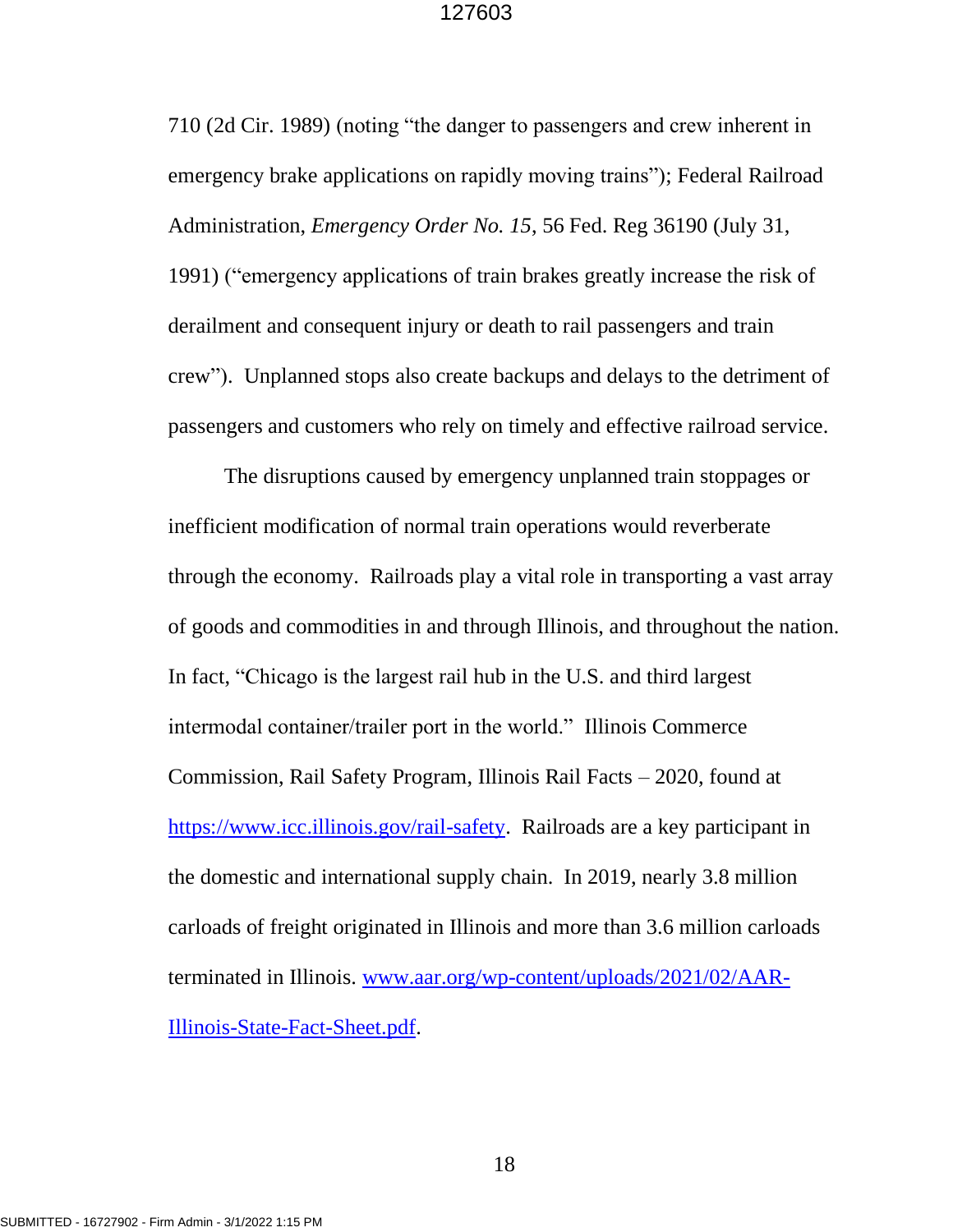Of course, a duty to protect a trespasser from a moving train would, as the plaintiff asserts multiple times in the complaint, also require the railroad to be on the lookout for trespassers along their lines, diverting resources and train crew attention to watch for people choosing to place themselves in a position of obvious peril. Among other things, the plaintiff alleges that CTA personnel failed to, but should have, constantly monitor security cameras that were never intended to be so monitored. Second Amended Complaint, Count III ¶¶18, 21. *See Anderson v. Chicago Transit Authority*, 2019 IL App  $(1^{st})$  181564 ¶¶44-45 (CTA has no duty to monitor the condition of individuals on its property, including to monitor security cameras "to look out for disturbed or disoriented individuals").

The expansive and varied nature of railroad rights-of-way would render such a duty a costly endeavor. Freight railroads operate day and night, seven days a week, every day of the year. They operate over thousands of miles of track in Illinois in a host of settings, through heavily populated urban and suburban areas, as well as in the State's less populated rural areas. Railroad rights-of-way consist of bridges that traverse rivers, streams, and dry ravines; they include steep grades, both up and down. Passenger railroads operate primarily in heavily populated areas both above and below ground (although Amtrak also operates through rural parts of the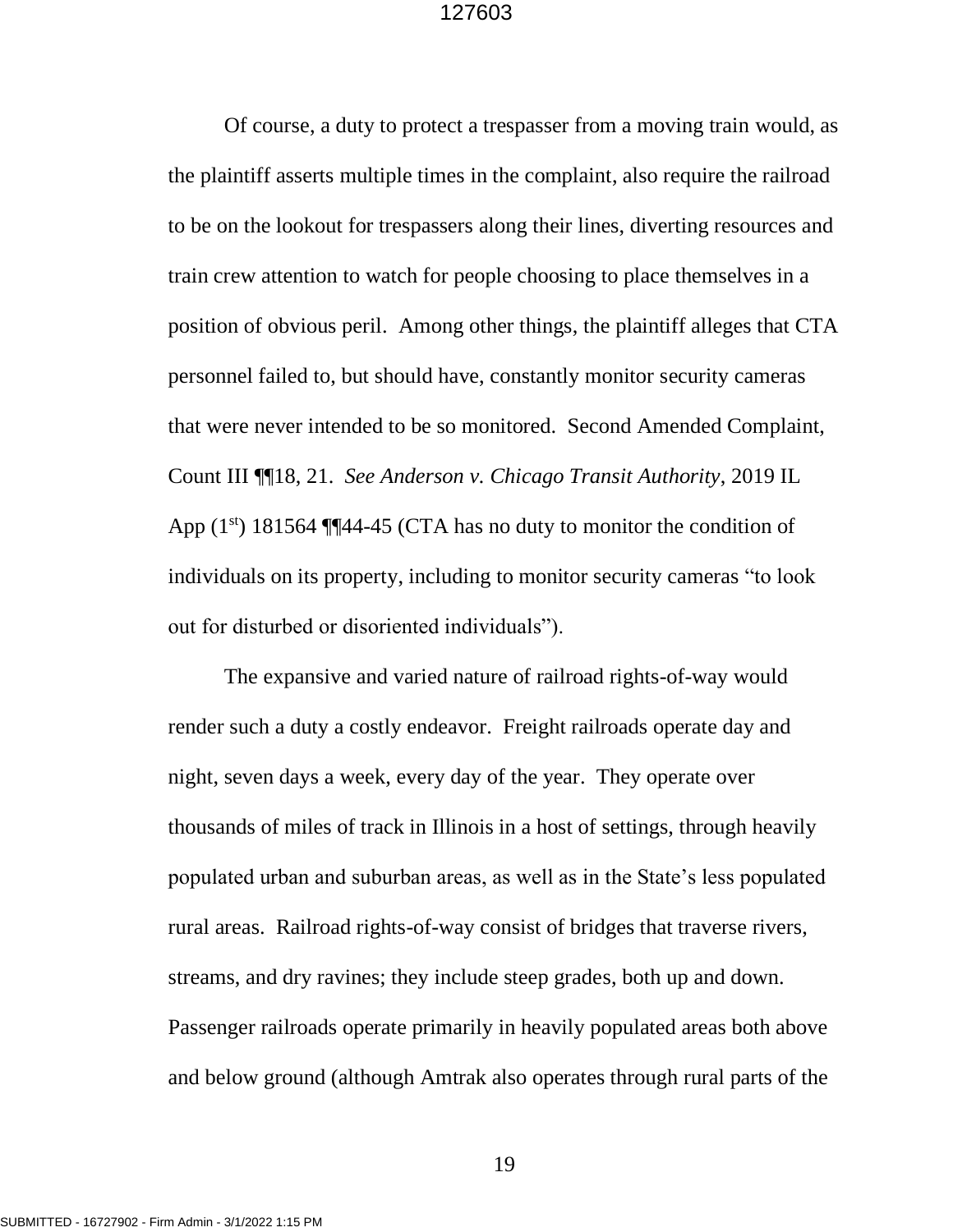State). All of these areas would need to be monitored day and night—which would call for different techniques and allocations of resources depending on the location.

Long ago, often in cases involving child trespassers, courts recognized that imposing a duty on railroads to look out for trespassers is not consistent with sound public policy. Despite the fact that trespassing on railroads was "well known," a Kentucky court rejected a duty of "railroad companies" whose lines traverse cities and towns, or other populous communities" to "maintain a lookout for children who are in the habit of jumping on and off the cars while in motion." *Swartwood's Guardian v. Louisville & Nashville R.R.*, 129 Ky. 247, 111 S.W. 305, 306 (Ky. App. 1908). The court explained that

[r]ailroads are required to serve the public by running their trains over their tracks. They are held to a rather strict accountability in many matters connected therewith. To require this additional duty would be to put the railroad operations beneath the rights of trespassers upon the railway tracks.

*Id*. The court also noted that such a duty would be extensive because it would be difficult to distinguish between "those who trespass in towns and those who trespass in the country." *Id*.

Similarly, the Georgia Supreme Court held that "[a] railroad company

is under no obligation to station watchmen about its crossings and rights of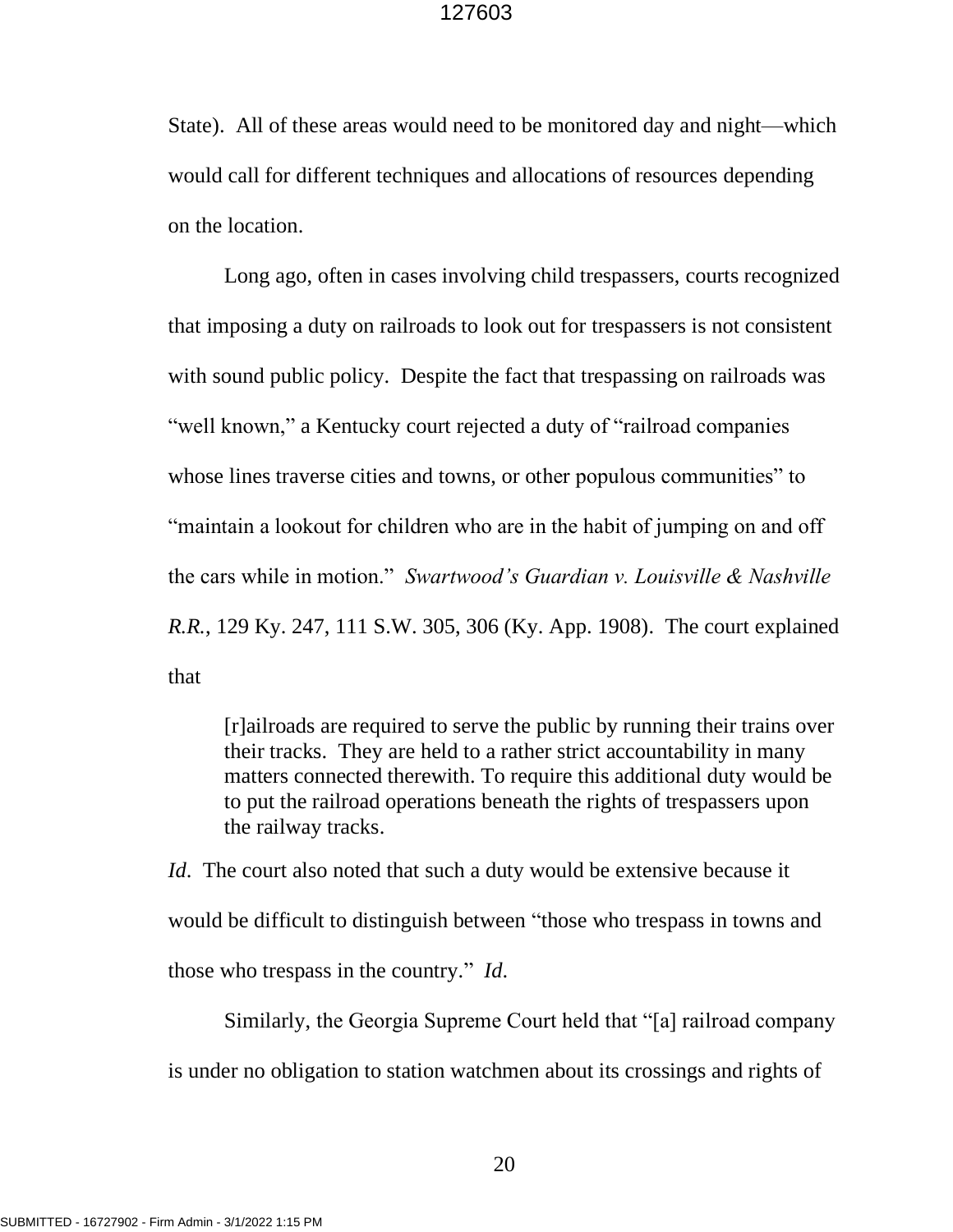way to prevent boys from swinging on its moving trains" because it would "impose upon the railroad companies a burden which it is not reasonable that they should bear." *Underwood v. Western & A. R.R*., 105 Ga. 48, 31 S.E. 123, 124 (1898). The court also pointed out that if railroads were liable to trespassers hurt on their property, such a duty would logically extend to owners of other types of moving vehicles under similar circumstances. *Id.; Chicago & W. Ind. R.R. v. Roath,* 35 Ill. App. 349, 352 (1889) (same). *See also Catlett v. St. Louis, I.M. & S. Ry. Co*., 57 Ark. 461, 21 S.W. 1062 (1893) (rejecting a duty on railroads to keep a lookout for trespassers); *Smith v. Illinois Cent. R.R*., 214 Miss. 293, 313, 58 So. 2d 812, 819 (1952) (same).

The New Jersey Supreme Court summarized the policy considerations justifying a state statute that absolved railroads from liability to trespassers injured on their property. "Considering the importance of railroads as an instrument of transportation and commerce, the enormous territory encompassed by their rights of way, and the practical impossibility of adequately fencing or guarding them against trespassers, we cannot say that legislation relieving them from liability to trespassers while not so relieving other landowners is arbitrary or unreasonable." *Egan v. Erie R.R*., 29 N.J. 243, 253, 148 A.2d 830, 835 (1959).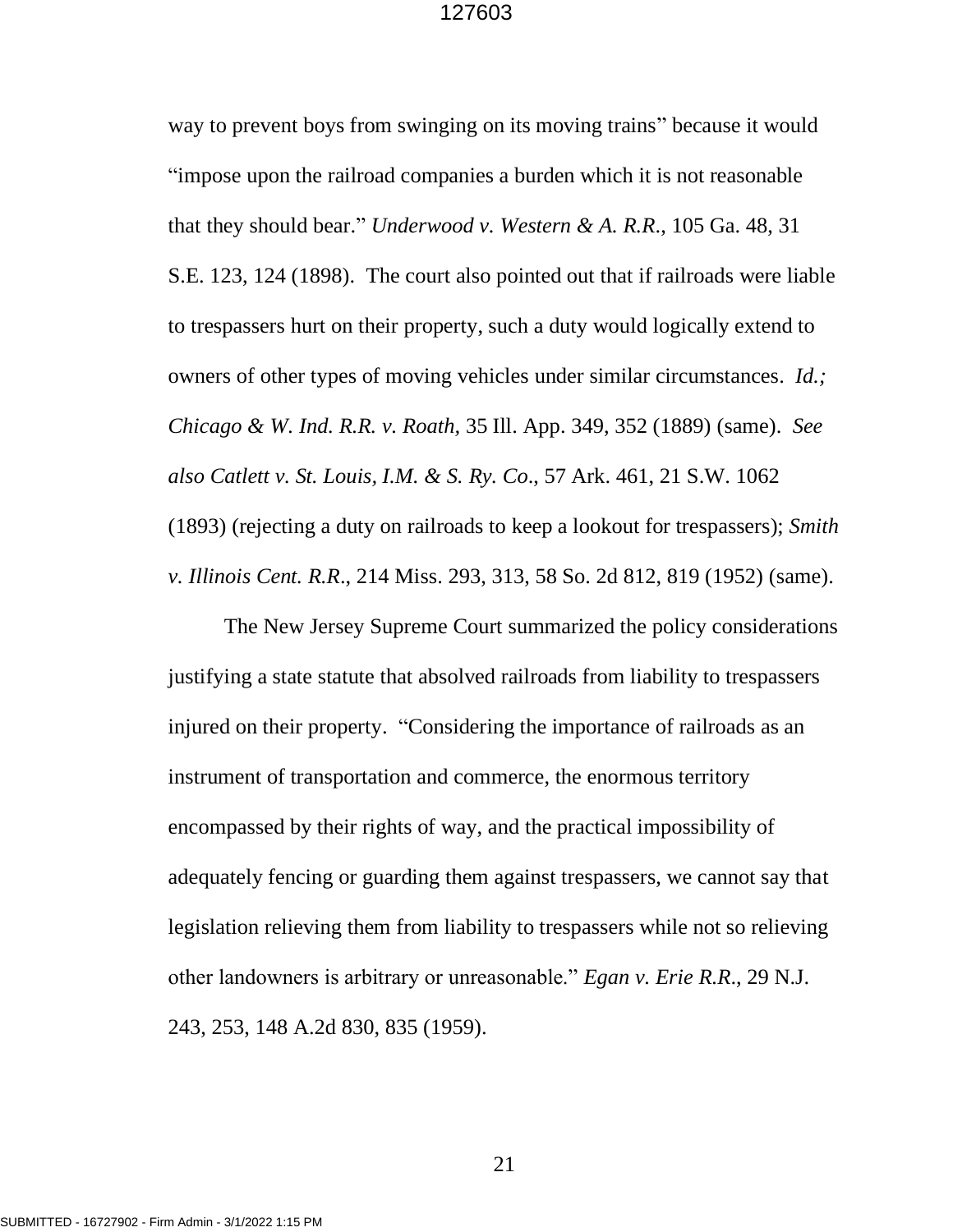The *Choate* holding that there is no duty to protect trespassers from moving trains, a danger so obvious that people ought to be expected to protect themselves, is grounded in sound public policy. It properly takes into account the expense and practical difficulties of imposing such a duty on railroads, exactly what the plaintiff in this case is attempting to do. This Court should preserve the *Choate* rule and not allow it to be diluted based on the alleged circumstances of a particular trespasser.

### **CONCLUSION**

For the reasons set forth herein, this Court should reverse the appellate court ruling and affirm the circuit court judgment in CTA's favor.

# *Respectfully submitted,*

/s/ Daniel J. Mohan Attorneys for Amicus Curiae Association of American Railroads

Kathryn D. Kirmayer, Esq. Daniel J. Mohan - *Local Counsel* Daniel Saphire, Esq. Daley Mohan Groble, P.C. Association of American Railroads 55 W. Monroe St., Ste. 1600 425 3rd Street, S.W. Chicago, IL 60603 Washington, D.C. 20024 (312) 422-9999 (202) 639-2505 [mohan@daleymohan.com](mailto:mohan@daleymohan.com) [dsaphire@aar.org](mailto:dsaphire@aar.org)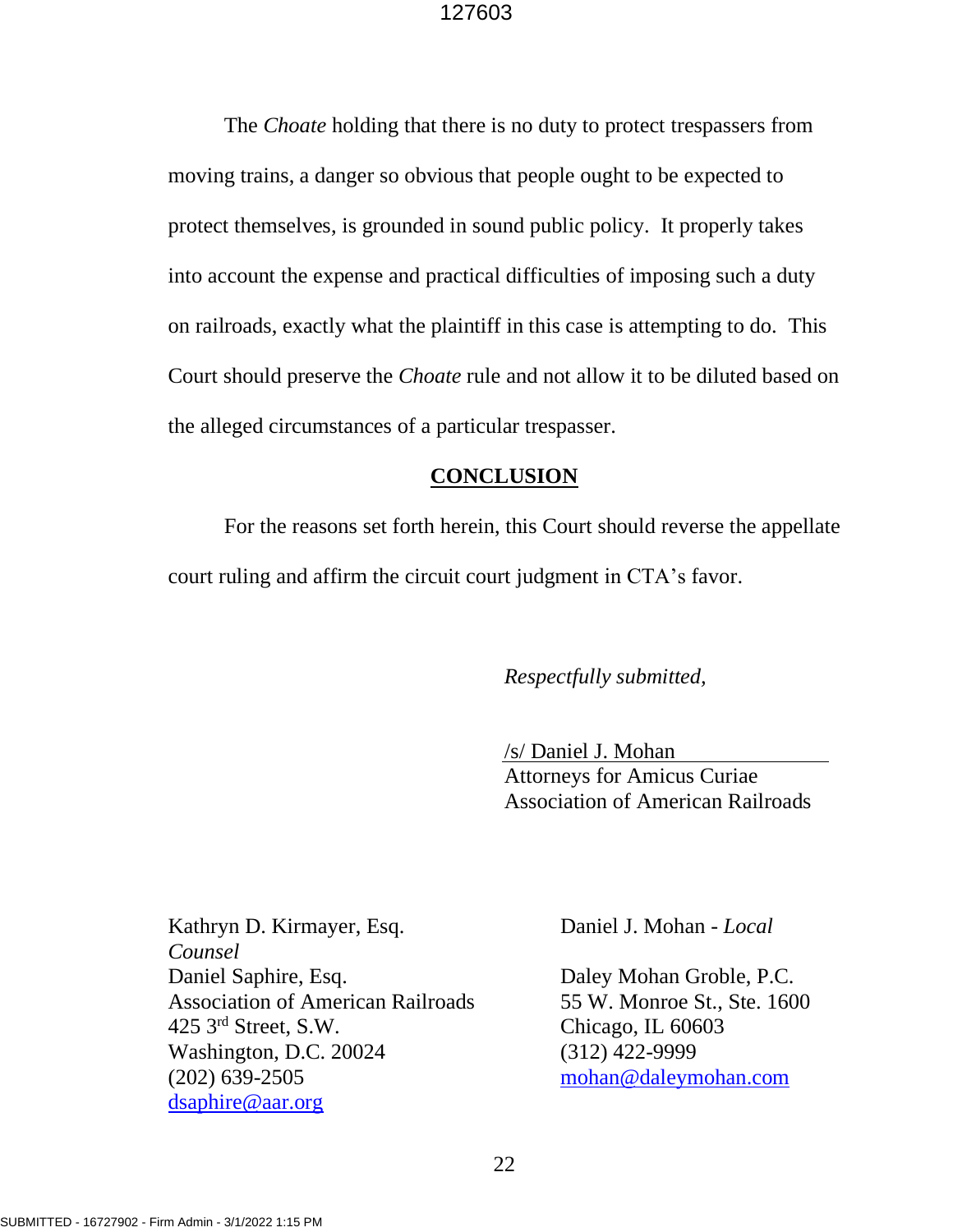# **Supreme Court Rule 341(c) Certification of Compliance**

Pursuant to Supreme Court Rule 341(c), I certify that this Amicus Curiae Brief conforms to the requirements of Rules 341 (c) and (h). The length of this brief, excluding the pages containing the Rule 341 (d) cover and the Rule 341 (h)(1) table of contents and statement of points and authorities, is 22 pages.

*Respectfully submitted,*

/s/ Daniel J. Mohan Attorneys for Amicus Curiae Association of American Railroads